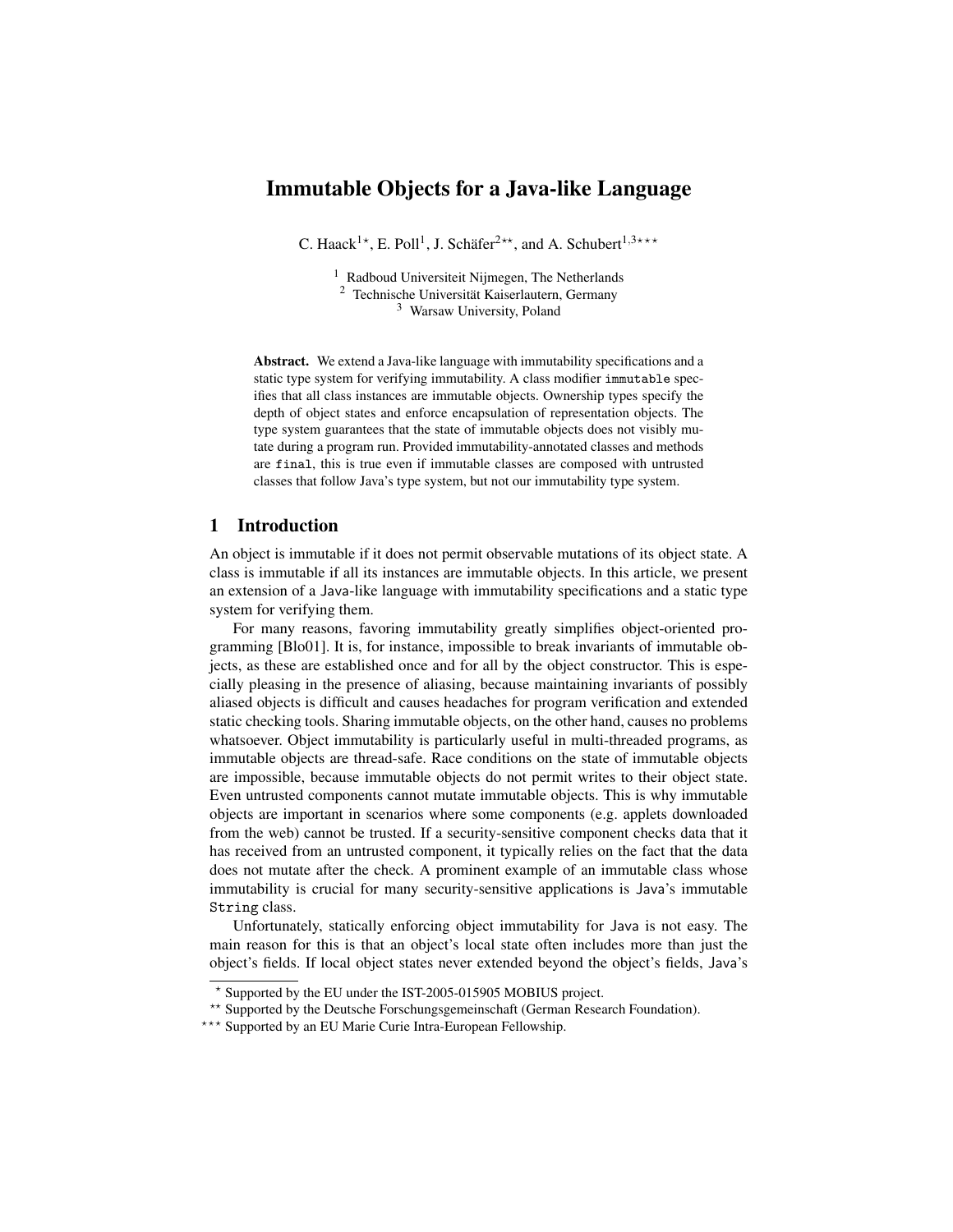final field modifier would be enough to enforce object immutability. However, String objects, for instance, refer to an internal character array that is considered part of the String's local state. It is crucial that this character array is encapsulated and any aliasing from outside is prevented. Java does not provide any support for specifying deep object states and enforcing encapsulation. Fortunately, ownership type systems come to rescue. Ownership type systems have been proposed to better support encapsulation in object-oriented languages, e.g., [CPN98,CD02,BLS03,MPH01,DM05]. In order to permit immutable objects with deep states, we employ a variant of ownership types. The core of our ownership type system is contained (in various disguises) in all of the ownership type systems listed above. In addition, our type system distinguishes between read-only and read-write objects. The difference between read-only objects and immutable objects is that the latter have no public mutator methods at all, whereas the former have public mutator methods that are prohibited to be called. We need readonly objects in order to support sharing mutable (but read-only) representation objects among immutable objects. Unlike read-only *references* [MPH01,BE04,TE05], our read restrictions for immutable and read-only objects are per object, not per reference.

Our type system guarantees immutability in an *open world* [PBKM00] where immutable objects are immutable even when interacting with *unchecked components* that do not follow the rules of our immutability type system. The immutability type system guarantees that unchecked components cannot break from outside the immutability of checked immutable objects. All we assume about unchecked components is that they follow the standard Java typing rules. Unchecked components could, for instance, represent legacy code or untrusted code. Our decision to support an open world has several important impacts on the design of our type system. For instance, we have to ensure that the types of public methods of immutable objects do not constrain callers beyond the restrictions imposed by Java's standard type system. Technically, this is easily achieved by restricting the ownership types of methods. Furthermore, we cannot assume that clients of immutable objects follow a read-only policy that is not already enforced by Java's standard type system. For this reason, we define read-only types in context world to be equivalent to read-write types.

A difficulty in enforcing object immutability is that even immutable objects mutate for some time, namely during their construction phase. This is problematic for several reasons. Firstly, Java does not restrict constructor bodies in any way. In particular, Java allows passing self-references from constructors to outside methods. This is undesirable for immutable objects as it would allow observing immutable objects while they are still mutating. Moreover, the rules that control aliasing for constructors should be different from the rules that control aliasing for methods. Constructors should be allowed to pass dynamic aliases to their internals to outside methods as long as these methods do not store any static aliases to the internals. Methods, on the other hand, must be disallowed to leak dynamic aliases to internals, if our goal is immutability in an open world.

# 2 A Java-like Language with Immutability

In this section, we present Core Jimuva, a core language for an immutability extension of Java. We use the same syntax conventions as Featherweight Java (FJ) [IPW01]. In particular, we indicate sequences of *X*'s by an overbar:  $\bar{X}$ . We assume that field declara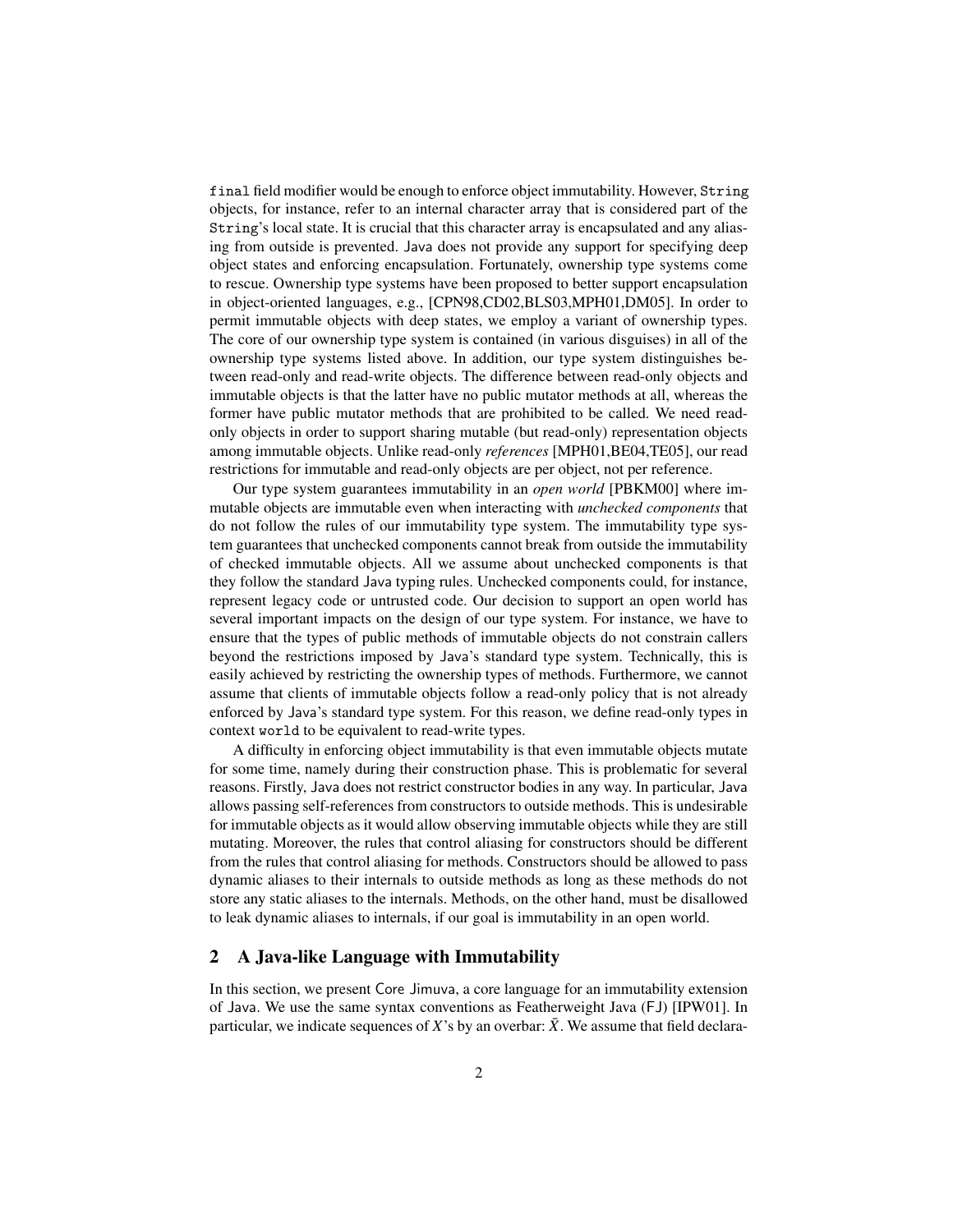tions  $\bar{F}$ , constructor declarations  $\bar{K}$ , method declarations  $\bar{M}$  and parameter declarations  $t_y \bar{x}$  do not contain duplicate declarations. We also use some regular expression syntax: *X*? for an optional *X*, *X*\* for a possibly empty list of *X*'s, and *X* | *Y* for an *X* or a *Y*. For any entity *X* (e.g., *X* an expression or a type), we write oids(*X*) for the set of object identifiers occurring in  $X$  and vars $(X)$  for the set of variables occurring in  $X$  (including the special access variable myaccess). For a given class table  $\bar{c}$ , we write  $C$ ext $_{\bar{c}}D$ whenever  $\text{frac}$  class  $C$  ext  $D\{...\} \in \bar{c}$ . The *subclassing relation*  $\lt:_{\bar{c}}$  is the reflexive, transitive closure of  $ext{ext}_{\bar{c}}$ . We omit the subscript  $\bar{c}$  if it is clear from the context. Like in FJ, we assume the following sanity conditions on class tables  $\bar{c}$ : (1) subclassing  $\langle \cdot \cdot \cdot \cdot \rangle$ is antisymmetric, (2) if *C* (except 0bject) occurs anywhere in  $\bar{c}$  then *C* is declared in  $\bar{c}$ and (3)  $\bar{c}$  does not contain duplicate declarations or a declaration of 0bject.

Core Jimuva — a Java-like Core Language with Immutability Annotations:

| $C, D, E \in$ ClassId                                                                                                                                           | class identifiers (including Object)                                |  |  |
|-----------------------------------------------------------------------------------------------------------------------------------------------------------------|---------------------------------------------------------------------|--|--|
| $f,g \in$ FieldId                                                                                                                                               | field identifiers                                                   |  |  |
| $m, n \in \mathsf{Method}$                                                                                                                                      | method identifiers                                                  |  |  |
| $k, l \in$ Consid                                                                                                                                               | constructor identifiers                                             |  |  |
| $o, p, q, r \in \mathsf{Obild}$                                                                                                                                 | object identifiers (including world)                                |  |  |
| $x, y, z \in \mathsf{Var}$                                                                                                                                      | variables (including this, myowner)                                 |  |  |
| $ca ::= \text{immutable?}$                                                                                                                                      | class attributes                                                    |  |  |
| $ea ::=$ anon? rdonly? wrlocal?                                                                                                                                 | expression attributes                                               |  |  |
| $ar ::=$ rd   rdwr   myaccess                                                                                                                                   | access rights for objects                                           |  |  |
| $\mathit{fm} ::=$ final?                                                                                                                                        | final modifier                                                      |  |  |
| $u, v, w \in \text{Val} ::= \text{null} \mid o \mid x$                                                                                                          | values                                                              |  |  |
| $ty \in \text{ValTy} ::= C \langle ar, v \rangle \mid \text{void}$                                                                                              | value types                                                         |  |  |
| $T \in \text{ExpTv} ::= eatv$                                                                                                                                   | expression types                                                    |  |  |
| $c, d ::= \text{fracclass} C \exp\{\bar{F} \bar{K} \bar{M}\}\$                                                                                                  | class declaration (where $C \neq 0$ bject)                          |  |  |
| $F ::= C \langle ar, v \rangle f;$                                                                                                                              | field                                                               |  |  |
| $K ::= eaC.k(\bar{t}v\bar{x})\{e\}$                                                                                                                             | constructor (scope of $\bar{x}$ is e)                               |  |  |
| $M ::= fm < \overline{y} > T m(\overline{ty} \overline{x}) \{e\}$                                                                                               | method (scope of $\bar{v}$ is $(T,\bar{t}y,e)$ , of $\bar{x}$ is e) |  |  |
| $e \in \textsf{Exp} ::=$                                                                                                                                        | expressions and statements                                          |  |  |
| $v \mid v.f \mid v.f = e \mid v.m < \bar{v}>(\bar{e}) \mid \text{newC} < ar, v \ge k(\bar{e}) \mid \text{let } x = e \text{ in } e \mid (C)e \mid C.k(\bar{e})$ |                                                                     |  |  |

#### Derived Forms:

 $\text{If } e \not\in \textsf{Val}, x \not\in \textsf{vars}(e,e',\bar{v},\bar{e})\text{: } e.f \triangleq \texttt{let} \, x \texttt{=} e \, \texttt{in} \, x.f \quad e.f \texttt{=} e' \triangleq \texttt{let} \, x \texttt{=} e \, \texttt{in} \, x.f \texttt{=} e'$  $e.m$ < $\bar{v}$ > $\geq$   $(\bar{e})\triangleq$  let $x$ = $e$  in $x.m$ < $\bar{v}$ > $\geq$   $(\bar{e})$   $\qquad$  If  $x\not\in$  vars $(e')$ :  $\qquad$   $e$  ;  $e'\triangleq$  let  $x$ = $e$  in  $e'$  $skip \triangleq$ null  $e; \triangleq e$ ; skip  $\stackrel{\Delta}{=} e$ ;skip let*x*, $\bar{x}$ = $e$ , $\bar{e}$ in $e' \stackrel{\Delta}{=}$ let*x*= $e$ inlet $\bar{x}$ = $\bar{e}$ in $e'$  $e.m(\bar{e}) \stackrel{\Delta}{=} e.m \leq (\bar{e})$  $\stackrel{\Delta}{=} e.m \Leftrightarrow (\bar{e})$  *fmT m*( $\bar{t}y\bar{x}$ ){ $e$ }  $\stackrel{\Delta}{=}$  *fm*  $\Leftrightarrow$  *T m*( $\bar{t}y\bar{x}$ ){ $e$ }  $C$ <*ar*> $>$  $\stackrel{\Delta}{=}$   $C$ <*ar*, world>  $C$ <*v*>  $C$ < $v$ > $\succeq$   $\stackrel{\Delta}{C}$ < $c$   $\textrm{-}$  $c$  $\textrm{-}$  $c$  $\textrm{-}$  $v$  $C \stackrel{\Delta}{=} C$  < world >

Core Jimuva extends a Java core language by *immutability specifications*: the class attribute immutable specifies that all instances of a class are immutable objects, i.e., their object state does not visibly mutate.

The other Java extensions are auxiliary and specify constraints on objects and methods that immutable objects depend on: *Ownership types* are used to ensure encapsulation of representation [CPN98,CD02,BLS03]. The rdonly-attribute (*read-only*)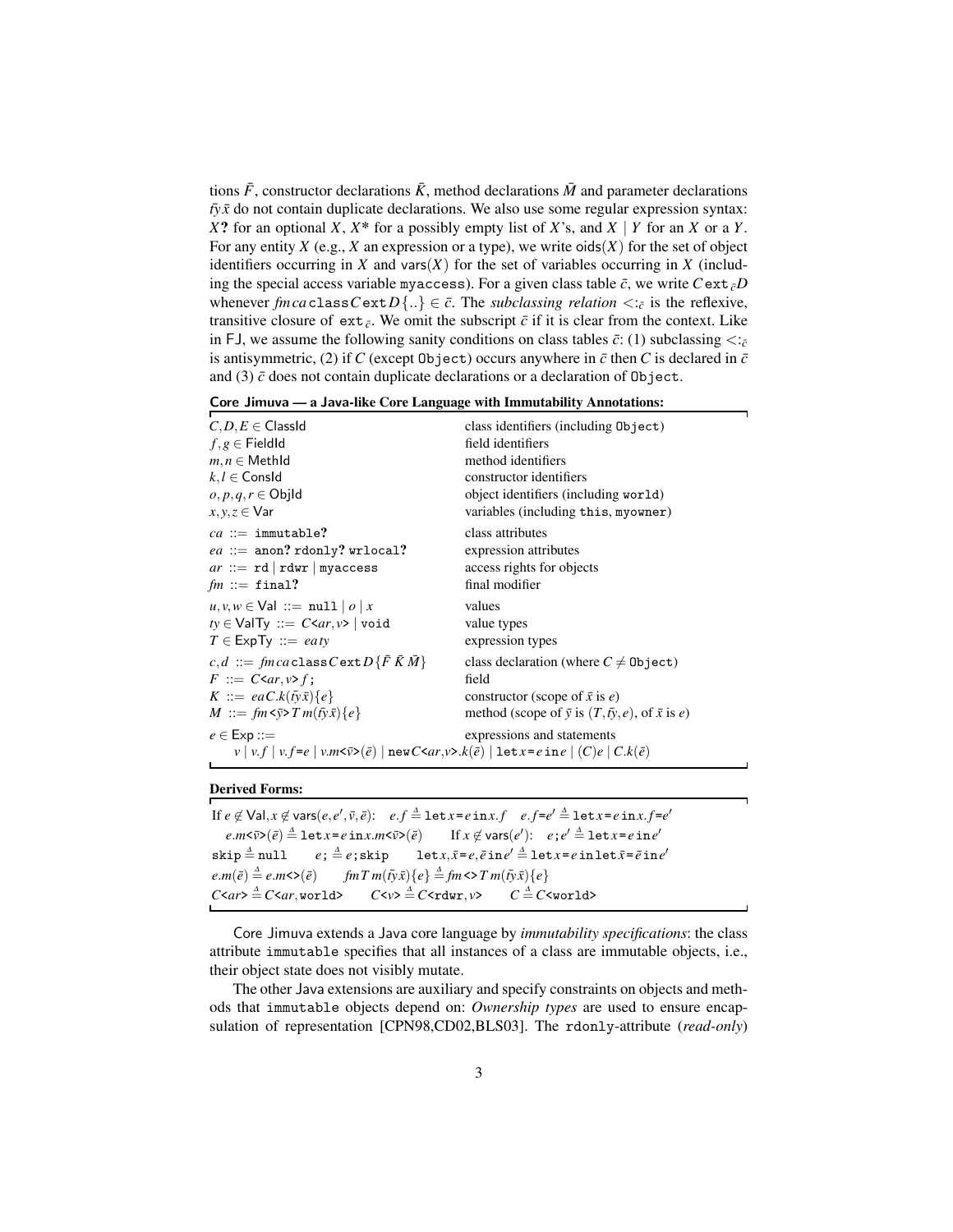is used to disallow methods of immutable objects to write to their own object state. The wrlocal-attribute (*write-local*) is used to constrain constructors of immutable objects not to write to the state of other immutable objects of the same class. Vitek and Bokowski's anon (*anonymous*) attribute [VB01] is used to constrain constructors of immutable objects not to leak references to this. For a given class table with immutablespecifications, these additional expression attributes can be automatically inferred, but we prefer to make them syntactically explicit in this paper.

*Object types* are of the form *C*<*ar*,*v*>, where *ar* specifies the access rights for the object and  $\nu$  specifies the object owner. Omitted access rights default to rdwr, omitted owners default to world. The expression new  $C \langle ar, v \rangle$ . $k(\bar{e})$  creates a new object of type  $C \leq ar, v \geq$  and then executes the body of constructor  $C \cdot k()$  to initialize the new object. Access rights and ownership information have no effect on the dynamic behaviour of programs.

*Access rights* specify access constraints for *objects* (in contrast to Java's access modifiers protected and private, which specify access constraints for *classes*). The access rights are rdwr (*read-write, i.e., no constraints*) and rd (*read-only*). Read-only access to *o* forbids writes to *o*'s state and calls to *o*'s non-rdonly methods. Objects are implicitly parameterized by the *access variable* myaccess, which refers to the access rights for this. Consider, for instance, the following class:

```
class C ext Object {
  C<myaccess, myowner> x;
  wrlocal C.k(C<sub>myaccess,myowner</sub> > x) { this.set(x); }rdonly C<myaccess, myowner> get(){ x }
  wrlocal void set (C<myaccess, myowner> x) { this.x = x; } }
```
If, for instance,  $\rho$  is an object of type C<rd,  $p$ , then access to  $\rho$  is read-restricted. Furthermore, access to all objects in the transitive reach of  $o$  is read-restricted, too:  $o.\text{get}()$ ,  $o.get().get()$ , etc., all have type *C* < rd,  $p$  and therefore permit only rd-access. The following example shows how C can be used:

```
class D ext Object {
  C < r d, this> x; C < m y access, myowner> y; C < r dwr, this> z;
  ...
  void m() {
    x = new C<rd,this>(new C<rd,this>(null)); // legal
    y = new C<myaccess,myowner>(new C<myaccess,myowner>(null)); // legal
    z = new C < r dwr, this > (new C < r dwr, this > (null)); // legal
    new C<rd,this>(new C<myaccess,myowner>(null)); // illegal
    x.get(); y.get(); z.get(); y.set(null); z.set(null); z.set(null); // legalx.set(null); // illegal call of non-rdonly method on rd-object }
 rdonly void n() {
    y.set(null); // illegal call of non-rdonly method } }
```
It may perhaps be slightly surprising that the call y . set (null) in m() is legal, although the access variable myaccess may possibly get instantiated to rd. This call is safe, because it is illegal to call the non-rdonly method m() on a rd-object and, hence, the call y.set(null) inside  $m()$  is never executed when myaccess instantiates to rd.

*Ownership types.* Objects of type *C*<*ar*,*o*> are considered *representation objects owned by o*, that is, they are not visible to the outside and can only be accessed via *o*'s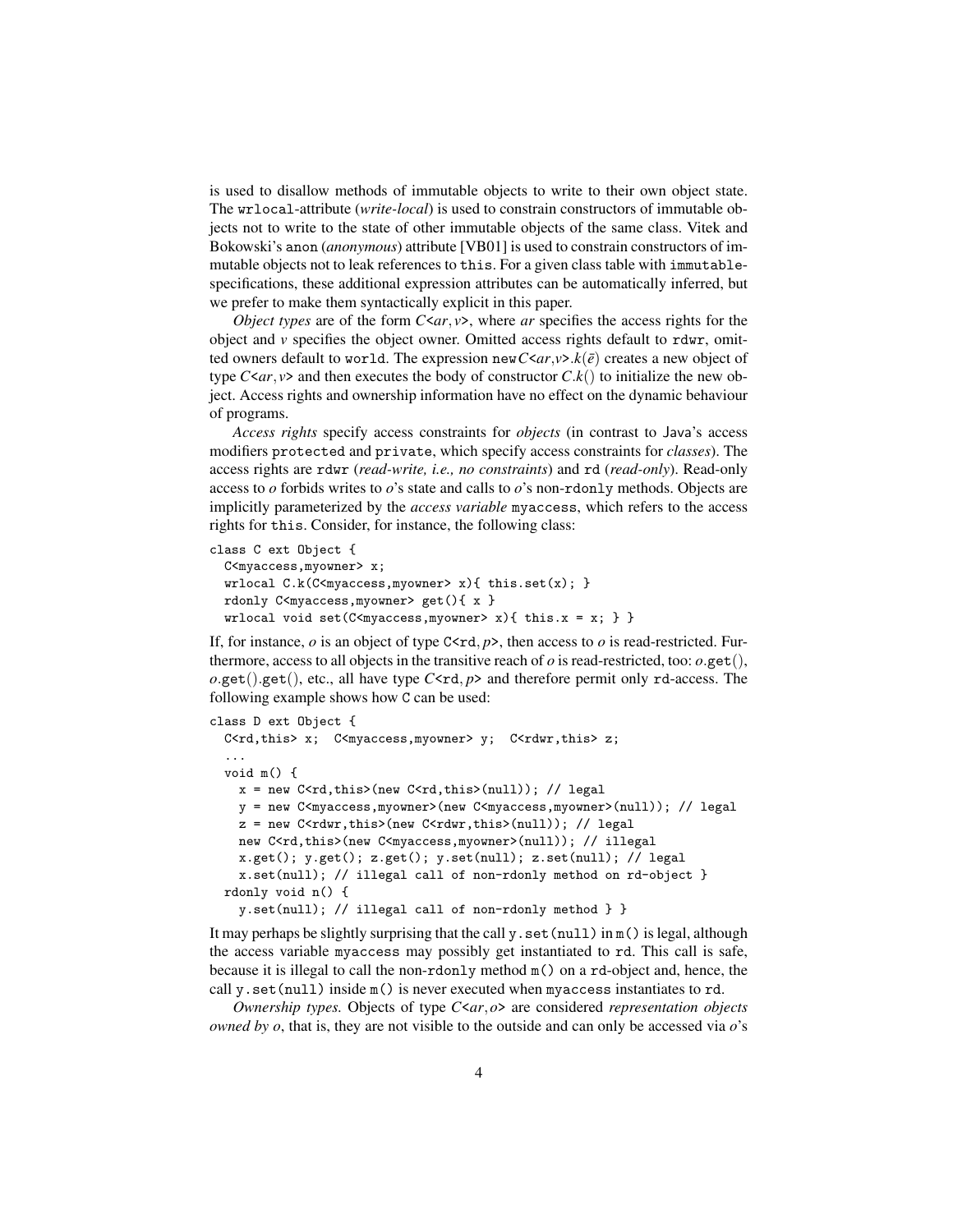interface. Objects without owners have types of the form *C*<*ar*,world>. The special variable myowner refers to the owner of this. Our type system restricts myowner and world to only occur inside angle brackets  $\langle \cdot \rangle$ . The myowner variable corresponds to the first class parameter in parametric ownership type systems [CD02,BLS03] and to the owner ghost field in JML's encoding of the Universe type system [DM05]. Furthermore, we can define the Universe type system's rep and peer types [MPH01] as syntax sugar: rep*C* <sup>∆</sup>= *C*<rdwr,this> and peer*C* <sup>∆</sup>= *C*<rdwr,myowner>.

Jimuva has *owner-polymorphic methods*: In a method declaration  $\langle \nabla \cdot \nabla m(\vec{r} \cdot \vec{x}) \cdot \{\vec{e}\}\rangle$ , the scope of owner parameters  $\bar{y}$  includes the types  $T, \bar{t}y$  and the method body  $e$ . The type system restricts occurrences of owner parameters to inside angle brackets  $\langle \cdot \rangle$ . Owner parameters get instantiated by the values  $\bar{v}$  in method call expressions  $u \cdot m \le \bar{v} > (\bar{e})$ .

Owner-polymorphic methods permit *dynamic aliasing of representation objects*. Consider, for instance, a method of the following type:

<x,y> void copy(C<x> from, C<y> to)

A client may invoke copy with one or both of x and y instantiated to this, for instance, copy<world,this>(o,mine), where mine refers to an internal representation object owned by the client. Dynamic aliasing of representation objects is often dangerous, but can sometimes be useful. For immutability, dynamic aliasing is useful during the object construction phase, but dangerous thereafter. For instance, the constructor String(char[] a) of Java's immutable String class passes an alias to the string's internal character array to a global arraycopy() method, which does the job of defensively copying a's elements to the string's representation array. Our type system uses owner-polymorphic methods to permit dynamic aliasing during the construction phase of immutable objects, but prohibit it thereafter. The latter is achieved by prohibiting rdonly-expressions to instantiate a method's owner parameters by anything but world.

For String to be immutable, it is important that the arraycopy() method does not create a static alias to the representation array that is handed to it from the constructor String(char[] a). Fortunately, owner-polymorphic methods prohibit the creation of dangerous static aliases! This is enforced merely by the type signature. Consider again the copy() method: From the owner-polymorphic type we can infer that an implementation of copy does not introduce an alias to the to-object from inside the transitive reach of the from-object. This is so, because all fields in from's reach have types of the form  $D \leq ar, x >$  or  $D \leq ar$ , from  $\infty$  or  $D \leq ar$ , world  $\infty$  or  $D \leq ar$ ,  $o$  where *o* is in from's reach. None of these are supertypes of  $C \leq y \geq y$ , even if *D* is a supertype of *C*. Therefore, copy's polymorphic type forbids assigning the to-object to fields inside from's reach.

*Let-bindings.* Unlike FJ [IPW01] but like other languages that support ownership through dependent types [CD02,BLS03], we restrict some syntactic slots to values instead of expressions, for instance, *v*. *f* instead of *e*. *f* . This is needed for our typing rules to meaningfully instantiate occurrences of this in types. We obtain an expression language similar to FJ through derived forms, see above. An automatic typechecker for full Jimuva will work on an intermediate language with let-bindings.

*Constructors.* Our language models object constructors. This is important, as object construction is a critical stage in the lifetime of immutable objects: during construction even immutable objects still mutate! For simplicity, Core Jimuva's constructors are *named*. Moreover, we have simplified explicit constructor calls: instead of calling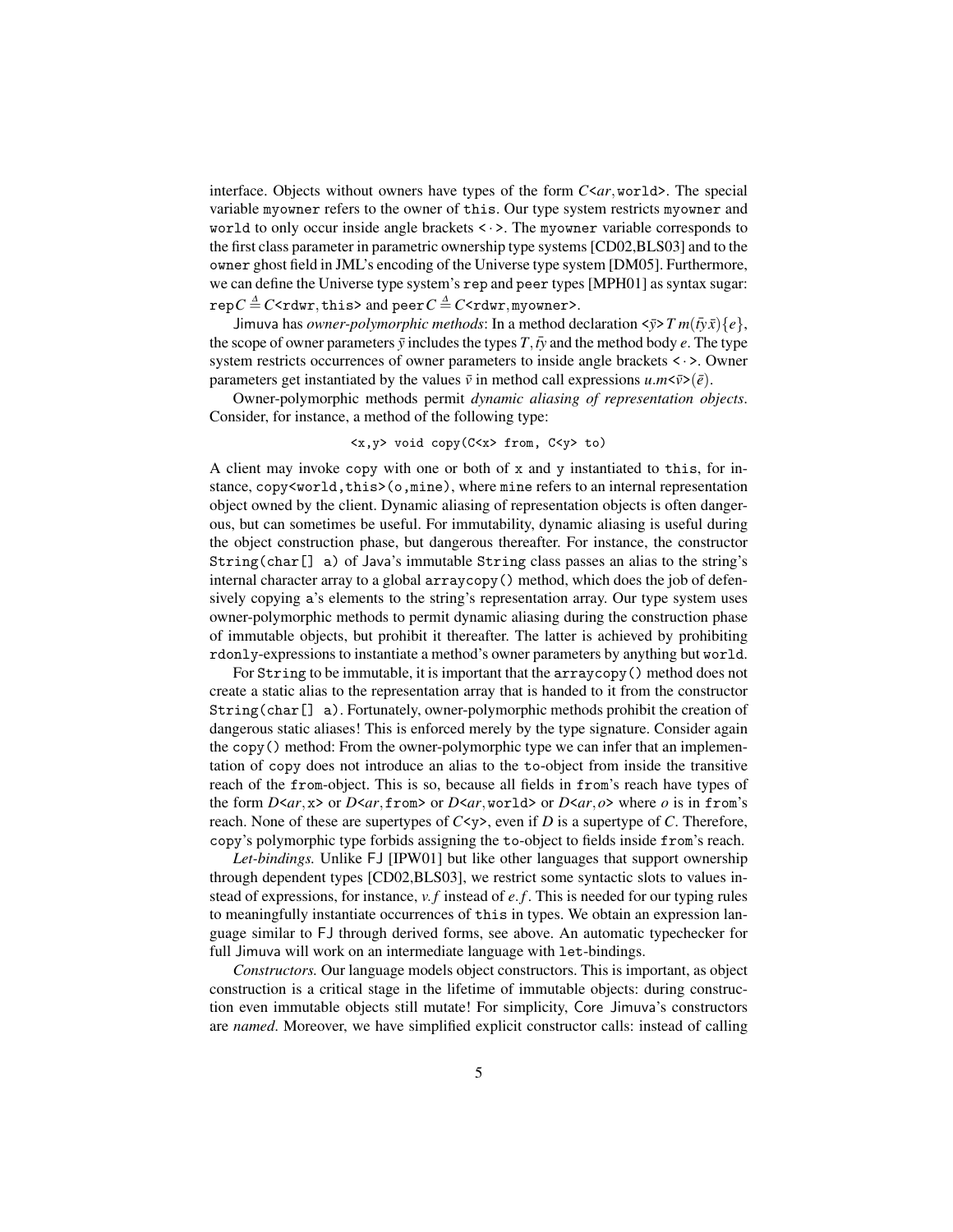constructors using super() and this(), constructors are called by concatenating class name *C* and constructor name *k*, i.e.,  $C.k()$ . Constructors  $C.k()$  are only visible in *C*'s subclasses. We allow direct constructor calls  $C_k()$  from constructors, and even from methods, of arbitrary subclasses of *C*. That is more liberal than real Java, but unproblematic for the properties we care about.

*Protected fields.* Jimuva's type system ensures that fields are visible in subclasses only. This is similar to Java's protected fields.<sup>4</sup> Our reason for using protected instead of private fields is proof-technical: a language with private fields does not satisfy the type preservation (aka subject reduction) property. On the other hand, soundness of a type system with private fields obviously follows from soundness of our less restrictive type system with protected fields.

## 3 Operational Semantics

Our operational semantics is small-step and similar to the semantics from Zhao et al [ZPV06]. However, in contrast to [ZPV06], we also model a mutable heap. The operational semantics is given by a state reduction relation  $h :: s \rightarrow_{\bar{c}} h' :: s'$ , where h is a *heap*, *s* a *stack* and  $\bar{c}$  the underlying set of classes. We omit the subscript  $\bar{c}$  if it is clear from the context. *Stack frames* are of the form (*e* in*o*), where *e* is a (partially executed) method body and  $\sigma$  is the this-binding. Keeping track of the this-binding will be needed for defining the semantics of immutability. The world identifier is used as a dummy for the this-binding of the top-level main program. *Evaluation contexts* are expressions with a single "hole" [ ], which acts as a placeholder for the expression that is up for evaluation in left-to-right evaluation order. If  $\mathscr E$  is an evaluation context and  $e$ an expression, then  $\mathcal{E}[e]$  denotes the expression that results from replacing  $\mathcal{E}$ 's hole by *e*. Evaluation contexts are a standard data structure for operational semantics [WF94].

| state $\therefore$ = $h \therefore s \in$ State = Heap $\times$ Stack                                                                                                                                                                             | states              |
|---------------------------------------------------------------------------------------------------------------------------------------------------------------------------------------------------------------------------------------------------|---------------------|
| $h ::= \overline{obj} \in \text{Heap} = \text{ObjId} \rightarrow (\text{FieldId} \rightarrow \text{Val})$                                                                                                                                         | heaps               |
| <i>obj</i> ::= $o\{\bar{f} = \bar{v}\}\in \mathsf{Obj} = \mathsf{Obj} \times (\mathsf{Field} \rightarrow \mathsf{Val})$                                                                                                                           | objects             |
| $s ::= \bar{fr} \in$ Stack = Frame*                                                                                                                                                                                                               | stacks              |
| $fr ::= e \text{ in } o \in \text{Frame} = \text{Exp} \times \text{Ob}$ ild                                                                                                                                                                       | stack frames        |
| $\mathscr{E} ::= \left[ \left  \left  \right. v.f = \mathscr{E} \right  v.m < \overline{v} > (\overline{v}, \mathscr{E}, \overline{e}) \left  \right. \right  \text{ new } C < ar, v > k(\overline{v}, \mathscr{E}, \overline{e}) \left  \right.$ | evaluation contexts |
| let $x = \mathcal{E}$ in $e \mid (C) \mathcal{E} \mid C.k(\bar{v}, \mathcal{E}, \bar{e})$                                                                                                                                                         |                     |
|                                                                                                                                                                                                                                                   |                     |

We assume that every object identifier  $o \neq$  world is associated with a unique type ty(*o*) of the form *C*<*ar*, *p*> such that *p* = world implies *ar* = rdwr. We define rawty(*o*)  $\stackrel{\Delta}{=}$  $C$ , if  $ty(o) = C$ <*ar*,  $p$ >.

We use *substitution* to model parameter passing: Substitutions are finite functions from variables, including myaccess, to values and access rights. We let meta-variable  $\sigma$  range over substitutions and write  $(\bar{x} \leftarrow \bar{v})$  for the substitution that maps each  $x_i$  in  $\bar{x}$  to the corresponding  $v_i$  in  $\bar{v}$ . We write id for the identity. We write  $e[\sigma]$  for the expression that results from *e* by substituting variables *x* by  $\sigma(x)$ . Similarly for types,  $T[\sigma]$ . The following abbreviations are convenient:

<sup>4</sup> Java's protected fields are slightly more permissive and package-visible, too.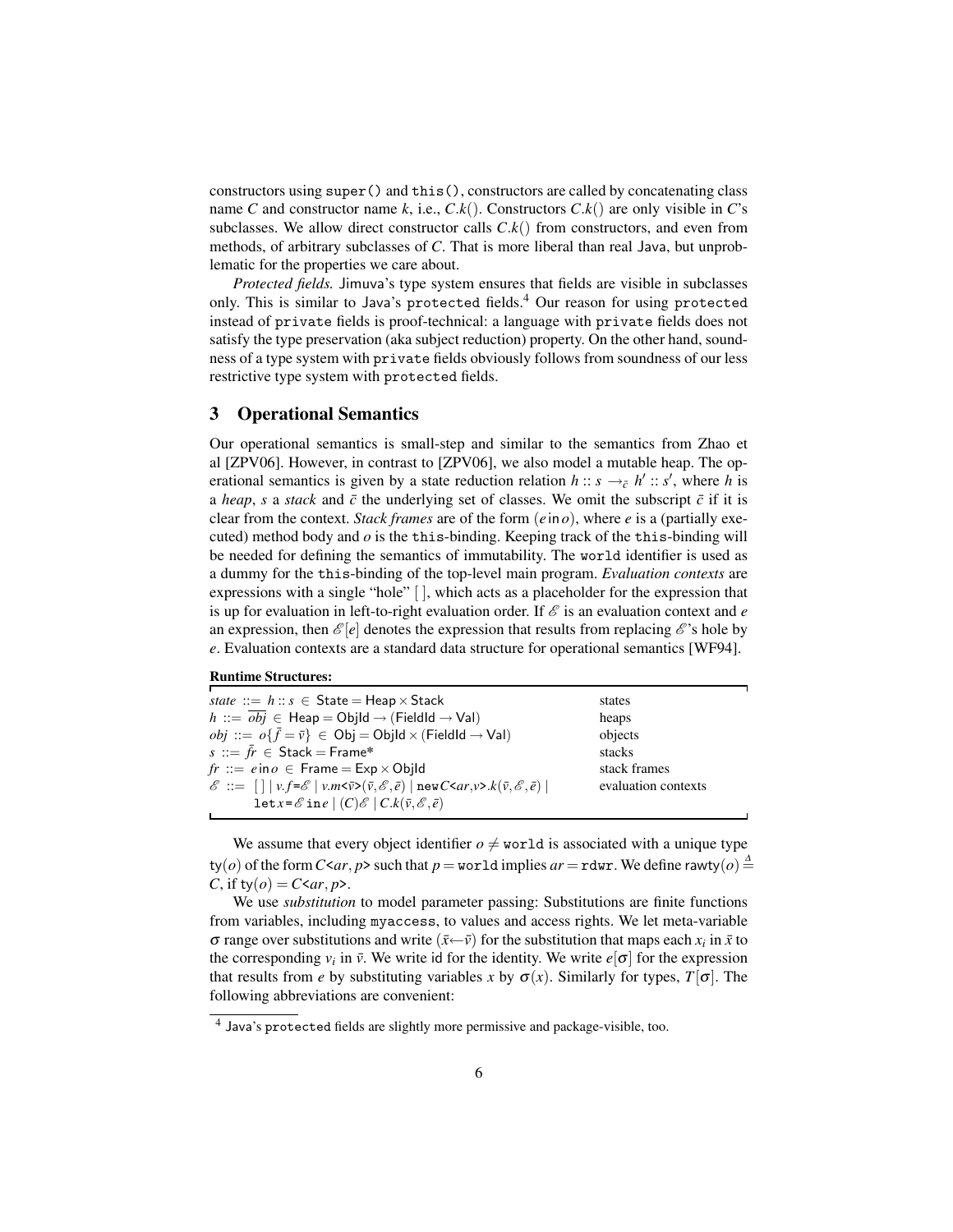self
$$
(u, ar, v) \stackrel{\Delta}{=} (\text{this}, \text{myaccess}, \text{myowner} \leftarrow u, ar, v)
$$
  
 $\sigma, \bar{y} \leftarrow \bar{v} \stackrel{\Delta}{=} (\bar{x}, \bar{y} \leftarrow \bar{u}, \bar{v}), \text{ if } \sigma = (\bar{x} \leftarrow \bar{u}) \text{ and } \bar{x} \cap \bar{y} = \emptyset$ 

We use several auxiliary functions that are essentially as in FJ [IPW01] (see also [HPSS07] for details): The function mbody<sub>*c*</sub>(*C*,*m*) looks up the method for *m* on *C*objects in class table  $\bar{c}$ . Similarly, cbody $_{\bar{c}}(C.k)$  for constructors. The function  $fd_{\bar{c}}(C)$ computes the field set for *C*-objects based on class table  $\bar{c}$ . We omit the subscript  $\bar{c}$  if it is clear from the context.

**State Reductions,** *state*  $\rightarrow_{\bar{c}}$  *state'*:

(Red Get)  $h = h', o\{.. f = v..\}$  $h :: s, \mathcal{E}[o.f]$  in  $p \rightarrow h :: s, \mathcal{E}[v]$  in  $p$ (Red Set)  $h, o\{f = u, \bar{g} = \bar{w}\}$ ::  $s, \mathscr{E}[o.f = v]$  in  $p \to h, o\{f = v, \bar{g} = \bar{w}\}$ ::  $s, \mathscr{E}[v]$  in  $p$  $(\text{Red Call}) \quad s = s', \mathcal{E}[o.m<\bar{u}>\bar{v}]\text{ in } p \quad \text{ty}(o) = C<\ar,w> \quad \text{mbody}(C,m) = \langle \bar{y} \rangle(\bar{x})(e)$  $h :: s \rightarrow h :: s, e$ [self $(o, ar, w), \bar{y} \leftarrow \bar{u}, \bar{x} \leftarrow \bar{v}$ ] in *o*  $(\text{Red New}) \quad s = s', \mathcal{E}[\text{newC} \leq ar, w \geq k(\bar{v})] \text{ in } p \quad o \notin \text{dom}(h) \quad \text{ty}(o) = C \leq ar, w \geq \text{fd}(C) = \bar{t} \leq \bar{f}$  $h :: s \rightarrow h, o\{\bar{f} = \text{null} \} :: s, C.k(\bar{v})$ ;*o*in*o*  $(S = s', \mathcal{E}[C \cdot k(\bar{v})] \text{ in } p \text{ (body}(C \cdot k) = (\bar{x})(e) \text{ (by}(p) = D \leq a \cdot r, w$  $h$  ::  $s \rightarrow h$  ::  $s, e$ [self $(p, ar, w), \bar{x} \leftarrow \bar{v}$ ] in *p*  $(\text{Red Rtr})$   $e = q.m \langle \bar{u} \rangle (\bar{v}) \text{ or } e = \text{new} C \langle ar, u \rangle k(\bar{v}) \text{ or } e = C.k(\bar{v})$  $h :: s, (\mathscr{E}[e] \text{ in } o), (\text{vin } p) \rightarrow h :: s, \mathscr{E}[v] \text{ in } o$ (Red Let)  $h$  ::  $s$ ,  $\mathscr{E}[\texttt{let} \, x = v \, \texttt{in} \, e]$  in  $p \to h$  ::  $s$ ,  $\mathscr{E}[e[x \leftarrow v]]$  in  $p$ (Red Cast)  $v = \text{null}$  or rawty( $v$ ) <: *C*  $h :: s, \mathcal{E}[(C)v]$  in  $p \rightarrow h :: s, \mathcal{E}[v]$  in  $p$ 

#### 4 Semantic Immutability

Intuitively, an object *o* is immutable in a given program *P*, if during execution of *P* no other object  $p$  can see two distinct states of  $o$ . A class is immutable if all its instances are immutable in all programs.

In order to formalize this definition, we have to describe the meaning of the phrase "*p* sees *o*'s state". The object *p* can read *o*'s fields directly or it can call *o*'s methods and observe possible state changes that way. Thus, if *o*'s object state is always the same on external field reads and in the prestate of external method calls on *o*, we can be sure that no object  $p$  ever sees mutations of  $o$ 's state.

**Definition 1** (Visible States). A *visible state for o* is a state of the form  $(h::s,\mathcal{E}[o,f]$  in *p*) or  $(h :: s, \mathcal{E}[o.m<\bar{u}>(\bar{v})]$  in *p*) where  $p \neq o$ .

We also have to formalize what *o*'s object state is. Just including the fields of an object is often not enough, because this only allows shallow object states. We interpret the ownership type annotations on fields as specifications of the depth of object states: if a field  $f$ 's type annotation has the form  $C \leq ar$ , this is then the state of the object that  $f$ refers to is included in this's state; if *f*'s type annotation has the form *C*<*ar*,myowner> then the state of the object that *f* refers to is included in myowner's state. This is formalized by the following inductive definition: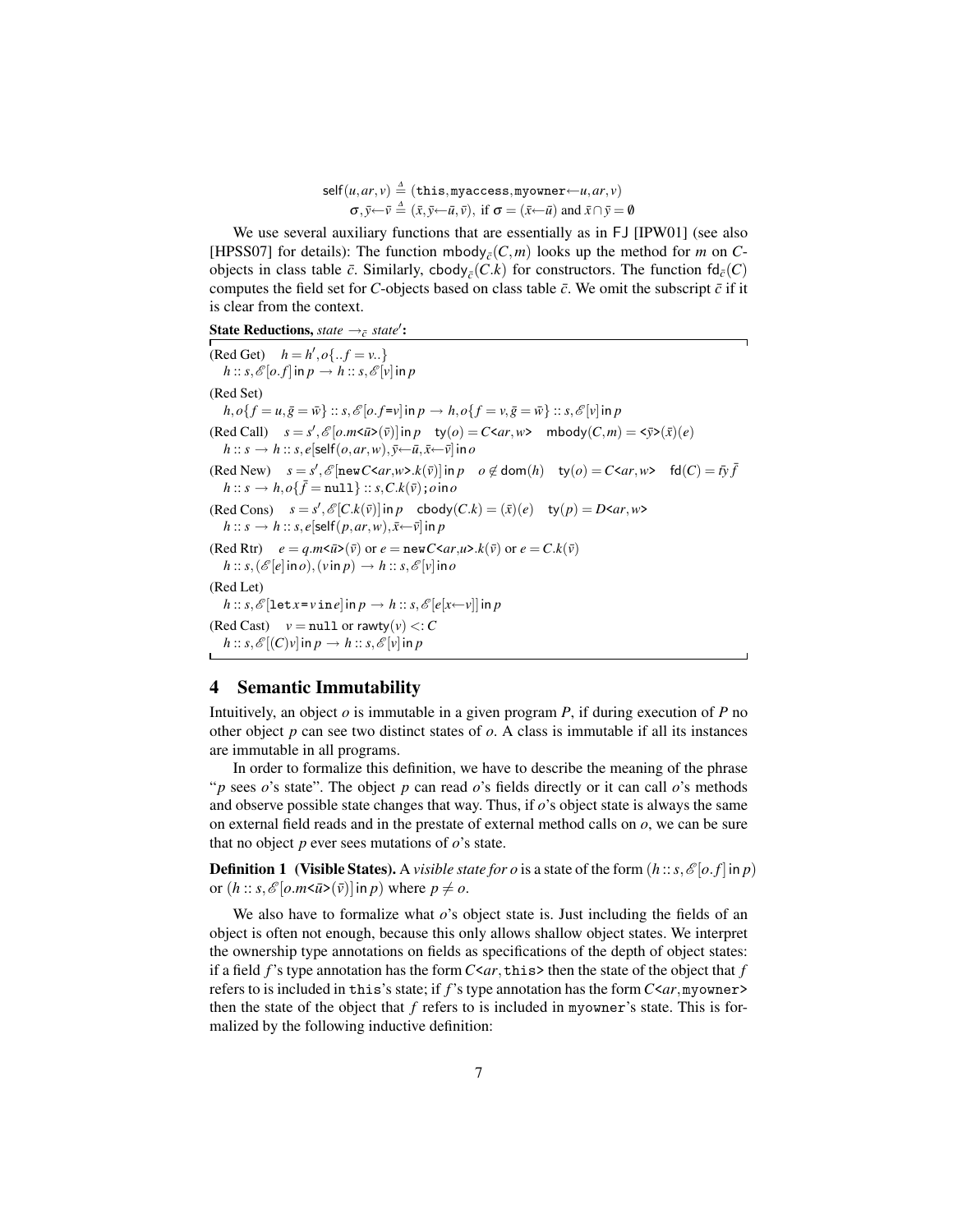**Definition 2 (Object State).** For any heap *h*, the binary relation  $\in$  state(*h*)( $\in$ ) over  $Obj \times Obj$  is defined inductively by the following rules:

- $-I$  If  $o\{\bar{f} = \bar{v}\}\in h$ , then  $o\{\bar{f} = \bar{v}\}\in$  state(*h*)(*o*).
- If *o*{.. *f* = *q*..} ∈ *h* and *C*<*ar*,this> *f* ∈ fd(rawty(*o*)) and  $obj \in state(h)(q)$ , then  $obj \in state(h)(o)$ .
- *−* If *p*  $\neq$  *o* and *p*{..*f* = *q*..} ∈ state(*h*)(*o*) and *C*<*ar*, myowner> *f* ∈ fd(rawty(*p*)) and  $obj \in state(h)(q)$ , then  $obj \in state(h)(o)$ .

Let state $(h)(o) \stackrel{\Delta}{=} \{obj | obj \in \text{state}(h)(o)\}.$ 

*Example 1 (Object State).*

class C ext Object { D<this> x; D<world> y; *constructors and methods* } class D ext Object { E<myowner> x; E<this> y; *constructors and methods* } class E ext Object { Object<myowner> x; *constructors and methods* }

Let  $c\{x = d_1, y = d_2\}$ ,  $d_1\{x = e_1, y = e_2\}$ ,  $e_1\{x = o_1\}$ ,  $e_2\{x = o_2\}$  be instances of *C*, *D*, *E* in heap *h*. Then state(*h*)( $e_1$ ) consists of (the object whose identifier is)  $e_1$ ; state(*h*)(*e*<sub>2</sub>) consists of *e*<sub>2</sub>; state(*h*)(*d*<sub>1</sub>) consists of *d*<sub>1</sub>, *e*<sub>2</sub>, *o*<sub>2</sub>; and state(*h*)(*c*) consists of  $c, d_1, e_1, o_1, e_2, o_2$ .

**Definition 3** (Immutability in a Fixed Program). Suppose  $P = (\bar{c}; e_0)$  is a Jimuvaprogram and *C* is declared in  $\bar{c}$ . We say that *C* is *immutable in* P whenever the following statement holds:

If  $\emptyset$  ::  $e_0$  in world  $\rightarrow_{\bar{c}}^* h_1$  ::  $s_1 \rightarrow_{\bar{c}}^* h_2$  ::  $s_2$ , and  $h_1$  ::  $s_1$  and  $h_2$  ::  $s_2$  are visible states for  $o$ , and rawty( $o$ ) <: *C*, then state( $h_1$ )( $o$ ) = state( $h_2$ )( $o$ ).

This immutability definition disallows some immutable classes that intuitively could be allowed, because the last line requires state( $h_1$ )( $o$ ) and state( $h_2$ )( $o$ ) to be *exactly identical*. A more liberal definition would allow object state mutations that are unobservable to the outside. For instance, immutable objects with an invisible internal mutable cache for storing results of expensive and commonly called methods could be allowed. However, standard type-based verification techniques would probably disallow unobservable object mutations. Because our primary goal is the design of a sound static type system, we do not attempt to formalize a more permissive definition of immutability up to a notion of observational equivalence of object states, but instead work with our strict definition that is based on exact equality of object states.

We are interested in immutability in an open world, where object immutability cannot be broken by unchecked components. To formally capture the open world model, we define a type erasure mapping  $|\cdot|$  from Jimuva to Core Java, see [HPSS07] for details. This mapping erases ownership information, access rights, expression attributes and class attributes. The operational semantics,  $\rightarrow$ <sub>java</sub>, and typing judgment,  $\vdash$ <sub>java</sub>, for Core Java are defined in [HPSS07]. The Jimuva typing judgment,  $\vdash$ , will be defined in Section 6. A Java-*program* is a pair  $(\bar{c}; e)$  such that  $(\vdash_{java} \bar{c} : \text{ok})$  and  $(\vdash_{java} \bar{c} e : \text{ty})$  for some Java-type *ty*. The semantics of Jimuva and Core Java are related as follows:

*−* If ( $\vdash \bar{c}$  : ok), then (*state* →*c state'*) iff (|*state*| →<sub>java,| $\bar{c}$ | |*state'*|).</sub>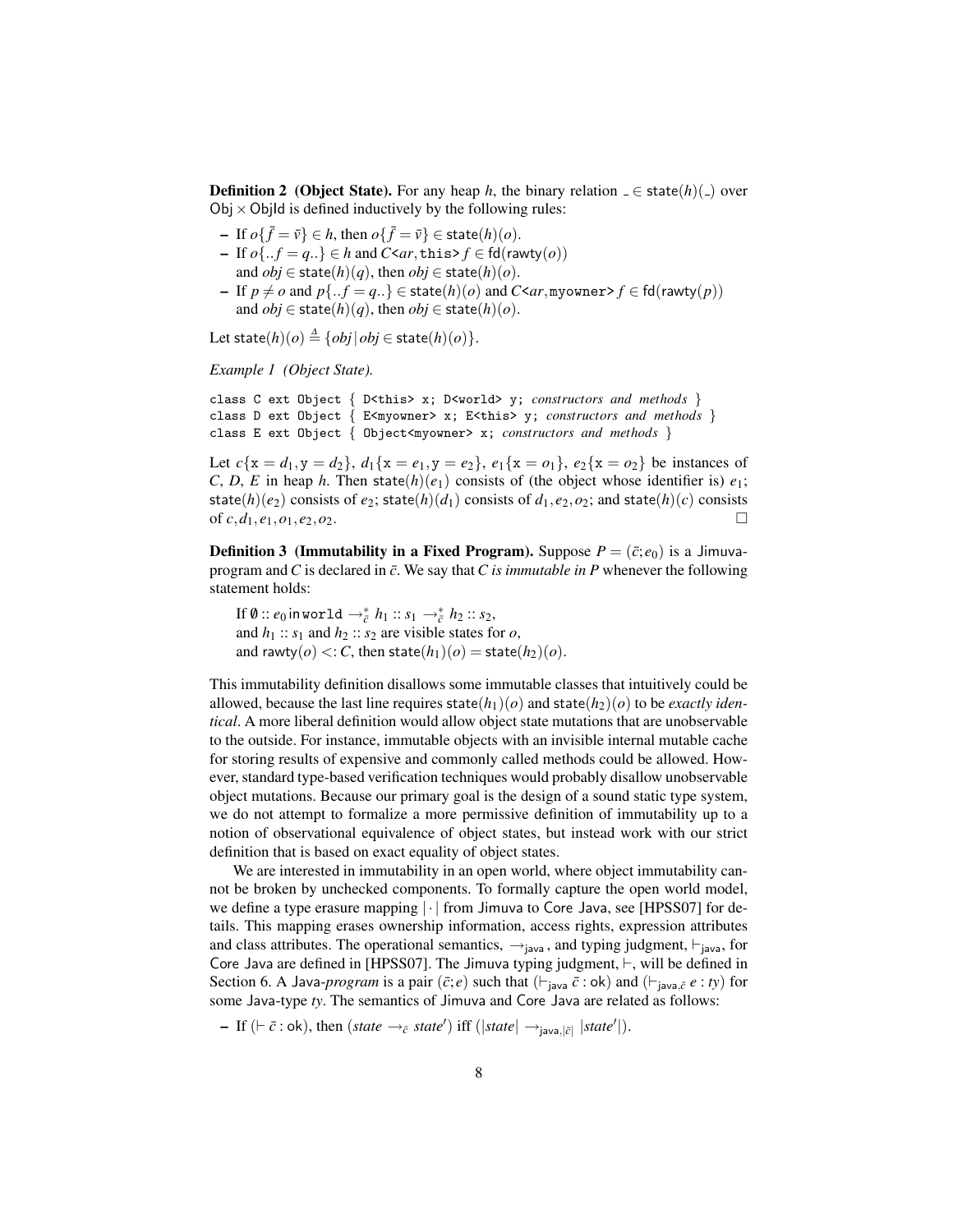$-$  If ( $\vdash \bar{c}$  : ok), then ( $\vdash$ <sub>java</sub>  $|\bar{c}|$  : ok).

There is also an embedding e that maps a Jimuva class table  $\bar{c}$  and a Java class table  $\bar{d}$ (which refers to  $|\bar{c}|$ ) to a Jimuva class table  $e_{\bar{c}}(\bar{d})$  such that  $|e_{\bar{c}}(\bar{d})| = \bar{d}$ , see [HPSS07] for details. This embedding inserts the annotations rdwr and world wherever access or ownership parameters are required. One can think of a Java-class as a Jimuva-class without any Jimuva-specific annotations. The embedding e inserts Jimuva-defaults where Jimuva-annotations are syntactically required.

Our type system is sound in an *open world with legal subclassing*. That is, we assume that unchecked classes do not extend Jimuva-annotated classes or override Jimuva-annotated methods. We could easily modify our system to guarantee immutability in an open world without this subclassing restriction, by requiring Jimuva-annotated classes and methods to be final. We choose not to, because we find that a bit too restrictive. Note, in this context, that Java's Extension Mechanism supports *sealed optional packages*, which prohibit subclassing from outside the package.<sup>5</sup>

Jimuva*-annotated classes and methods:* A *field declaration C*<*ar*,*v*> *f* is Jimuva*annotated* if  $ar \neq$  rdwr or  $v \neq$  world. A *method*  $\lim \langle \bar{v} \rangle$  *eaty*'  $m(\bar{v} \bar{x})\{e\}$  is Jimuva*annotated* if  $\bar{y}$ , *ea* or vars( $ty', \bar{ty}$ ) is non-empty. A *class fm ca* class  $C$  ext  $D\{..\}$  is Jimuva-*annotated*, if it contains Jimuva-annotated field declarations or *ca* is non-empty.

*Legal subclassing:* A Java class table  $\overline{d}$  *legally subclasses* a Jimuva class table  $\overline{c}$ , if no class declared in  $\bar{d}$  extends a Jimuva-annotated class and no method declared in  $\bar{d}$ overrides a Jimuva-annotated method.

**Definition 4 (Immutability in an Open World).** Suppose *C* is declared in Jimuvaclass-table  $\bar{c}$  and  $(F \bar{c} : \text{ok})$ . We say that *C is immutable in*  $\bar{c}$  whenever *C* is immutable in  $(\bar{c}, e_{\bar{c}}(\bar{d}); e_{\bar{c}}(e))$  for all Java-programs  $(|\bar{c}|, \bar{d}; e)$  where  $\bar{d}$  legally subclasses  $\bar{c}$ .

Let us say that a class table  $\bar{c}$  is *correct for immutability* whenever every class that is declared immutable in  $\bar{c}$  is in fact immutable in  $\bar{c}$ . Jimuva's type system is sound in the following sense:

**Theorem 1** (Soundness). *If*  $(F \bar{c} : \text{ok})$ , then  $\bar{c}$  is correct for immutability.

## 5 The Immutability Type System – Informally

The simplest example of an immutable class is: $<sup>6</sup>$ </sup>

```
immutable class ImmutableInt ext Object {
 int value;
 anon wrlocal ImmutableInt.k(int i) { this.value=i; }
 rdonly int get() { this.value } }
```
Here the state of an ImmutableInt object just consists of its instance field value. For more complicated immutable objects, ownership annotations are needed to specify if objects referenced by instance fields are part of the (immutable) state:

<sup>5</sup> Out-of-package subclassing results in a SecurityException at runtime.

 $6$  For readability, keywords that could be left implicit are written in italics.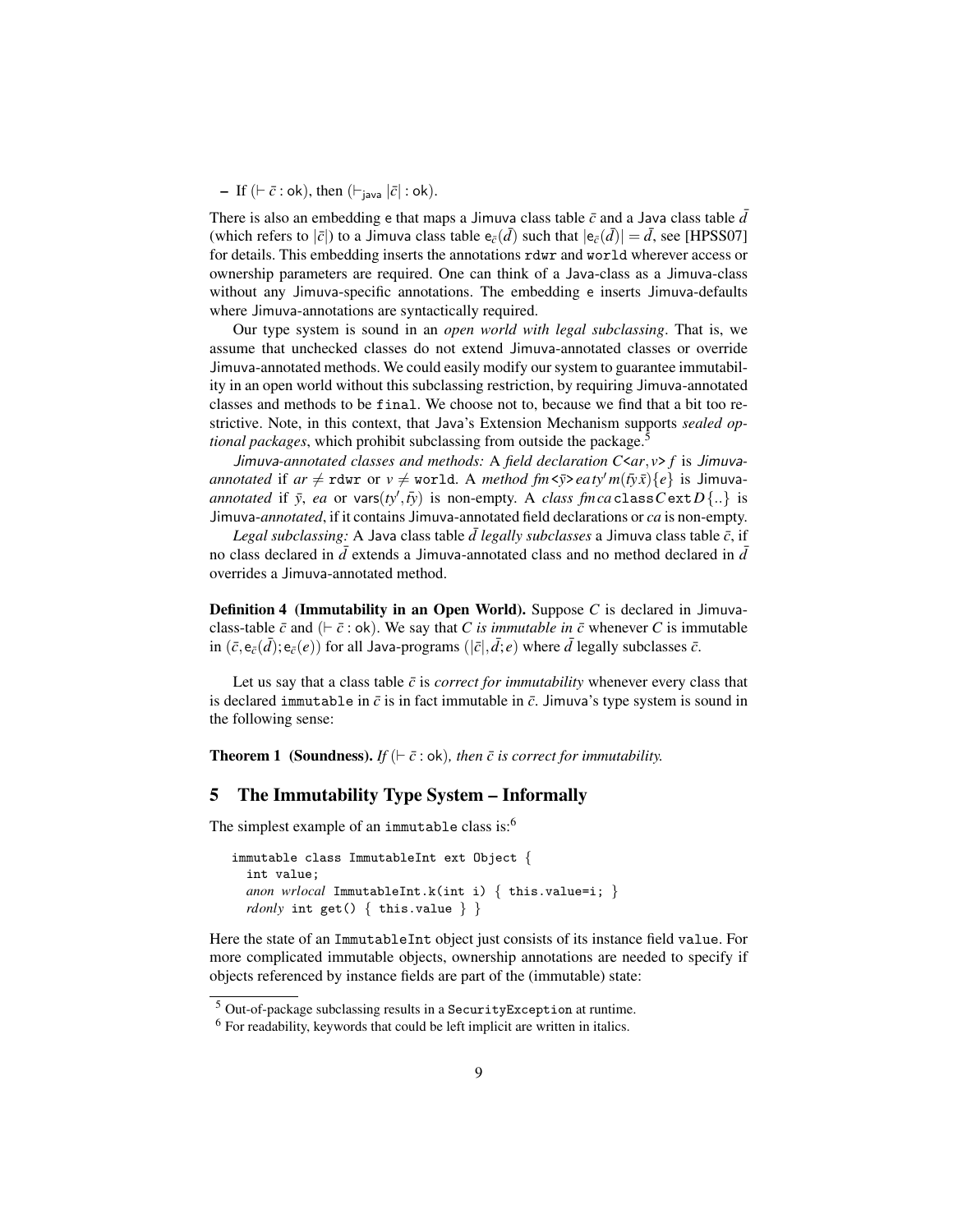```
class Mutable ext Object {
   int value;
   anon Mutable.k(int i) { this.value=i; }
   rdonly int get() { this.value }
   void set(int i) { this.value=i; } }
immutable class EncapsulatedMutable ext Object {
   Mutable<this> m;
   anon wrlocal EncapsulatedMutable.k(Mutable m) {
       this.m = new Mutable\verb|<|this>.k(m.get()); }
   rdonly int get(){ this.m.get() } }
```
Here the annotation  $\langle$ this> on the type of field m declares that the state of the object referenced by m is considered part of the state of an EncapsulatedMutable object. The type system enforces that constructor EncapsulatedMutable.k(m) makes a defensive copy of m to prevent representation exposure. Technically, this is achieved because m's type Mutable, which is short for Mutable<world>, is not a subtype of Mutable<this> and, thus, a direct assignment to the field this.m is disallowed.

*Restrictions on methods with* rdonly*.* Obviously, methods of an immutable object should not modify their object state. One could try to ensure this by requiring that methods of immutable objects are side-effect free. However, ensuring side-effect freeness is not so simple, because even side-effect free methods must be allowed to call constructors that write to the heap. Limiting constructor writes for side effect freeness in a practical and safe way requires alias control [SR05]. Therefore, instead of requiring side-effect freeness, Jimuva uses a weaker restriction that is simpler to enforce on top of the ownership infrastructure.

rdonly: An expression is *read-only*, if it (1) contains no field assignments, (2) all its method calls have the form  $v.m<\bar{u}>(\bar{e})$  where either (a) *m* is rdonly or (b)  $\bar{u}$  = world and *v* has a type *C*<*ar*, world>, and (3) all its new-calls have the form  $newC$ <*ar*,world>. $k(\bar{e})$ .

rdonly-methods are guaranteed to not write to the state of immutable receivers. The rdonly-restriction allows important side-effecting methods. For instance, the method getChars(int srcBegin,int srcEnd,char[] dst,int dstBegin) from Java's immutable String class writes to the array dst (owned by world). It is an example of a rdonly method that is not side-effect free.

*Restrictions on constructors with* wrlocal *and* anon*.* A constructor of an immutable object typically will have side-effects to initialize the object state. We have to restrict constructors of immutable objects for two reasons: (i) we have to prevent them from modifying other objects of the same class, (ii) we have to prevent them from leaking the partially constructed this [Goe02].

Issue (i) stems from the fact that visibility modifiers in Java constrain per-class, not per-object, visibility. So it is possible for a constructor of an immutable object to see and modify other immutable objects of the same class. For example:

```
immutable class Wrong {
   Mutable<this> m;
    rdonly int get(){ m.get() } }
```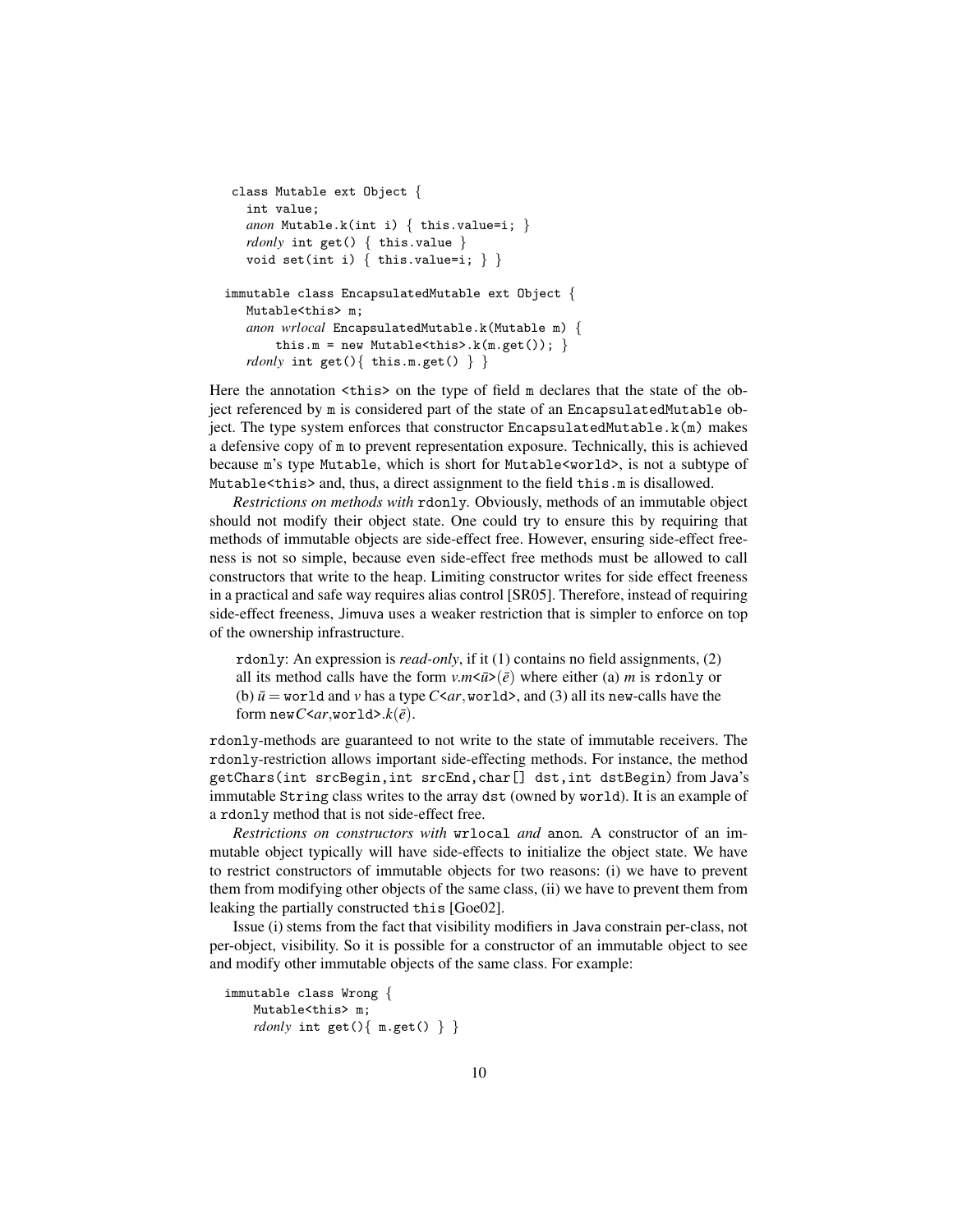```
anon wrlocal Wrong.k(Wrong o) {
      this.m = new Mutable\verb|this|.k(o.get());
      o.m.set(23); /* unwanted side-effect on other object! */ \}
```
To prevent such immutability violations, we require constructors of immutable objects to be write-local in the following sense:

wrlocal: An expression is *write-local*, if (1) all its field assignments have the form *v*.  $f = e$  where either  $v = \text{this}$  or *v* has a type  $C \leq r \leq \text{atw}(2)$  all its method calls have the form  $v.m<\bar{u}>(\bar{e})$  where either (a) *m* is rdonly or (b) *m* is wrlocal and  $v =$  this or (c) *m* is wrlocal and *v* has a type *C* < rdwr, this or (c) *v* is has a type *C*<*ar*,world>.

To prevent constructors of immutable objects from leaking this, we use Vitek et al's notion of anonymity of [VB01,ZPV06]:

anon: An expression is *anonymous*, if it (1) is not this, (2) does not pass this to foreign methods, (3) does not assign this to fields, and (4) all its method calls have the form  $v.m<\bar{u}>(\bar{e})$  where either *v* or *m* is anon.

*Owner-polymorphic methods.* The example below uses an owner-polymorphic method to permit dynamic aliasing of the representation object this.m during object construction. As explained in Section 2, the polymorphic type of copy() prevents this method from creating a static alias to its parameter to. This example is a small model of Java's String constructor String(char[] a), which gives an alias to a representation object to a global arraycopy() method.

```
class Utilities ext Object {
  Utilities.k()\{ skip \}\langle x, y \rangle void copy(Mutable\langle x \rangle from, Mutable\langle y \rangle to){ to.set(from.get()); } }
immutable class EncapsulatedMutable2 ext Object {
  Mutable<this> m;
  anon wrlocal EncapsulatedMutable2.k(Mutable m) {
     this.m = new Mutable<this>.k(null);
     new Utilities.k().copy<world,this>(m,this.m); }
  rdonly int get(){ m.get() } }
```
Now is a good point to present the subtyping relation: Subtyping is defined against a type environment  $\Gamma$  that assigns types to variables. The following function is used in its definition:

```
atts(Object)\stackrel{\Delta}{=} \emptyset\stackrel{\scriptscriptstyle \Delta}{=} \emptyset atts(C) \stackrel{\scriptscriptstyle \Delta}{=} ca, \text{ if } \textit{fmcaclass}\, C \text{ext}\, D \{..\} atts(void)
                                                                                                                                                             atts(void)\stackrel{\Delta}{=} \emptyset\textsf{atts}(C \textless a r, v \textgreater) \triangleq \textsf{atts}(C) \cup \{ar\} atts(eaty) \triangleq ea \cup \textsf{atts}(ty) atts(o) \triangleq \textsf{atts}(ty(o))
```
We interpret expression attributes *ea* as subsets of {anon,rdonly,wrlocal} ordered by set inclusion.

Subtyping,  $\Gamma \vdash T \preceq U$ :

| (Sub Rep) $\Gamma$ + ar, v, v': ok                                          | (Sub World)                                                                 |  |
|-----------------------------------------------------------------------------|-----------------------------------------------------------------------------|--|
| $C \lt C'$ ea' $\subseteq$ ea                                               | $\Gamma \vdash ar, ar' : \mathsf{ok} \quad ea' \subseteq ea \quad C \lt C'$ |  |
| $\Gamma \vdash eaC \langle ar, v \rangle \prec ea'C' \langle ar, v \rangle$ | $\Gamma \vdash eaC$ < $ar$ , world> $\prec ea'C'$ < $ar'$ , world>          |  |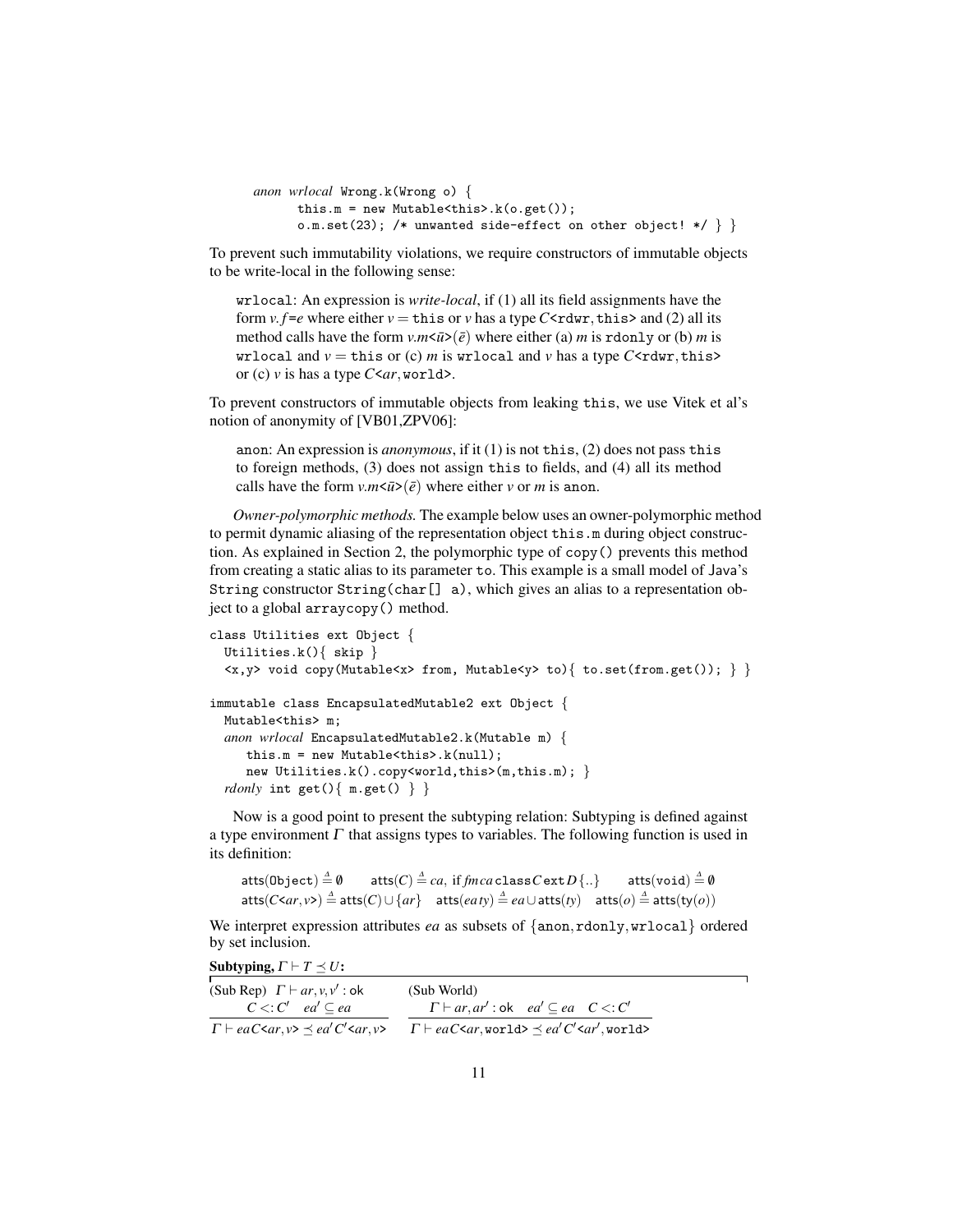| (Sub Void)                                 | (Sub Share) $ea' \subseteq ea \quad C \lt C'$                                                      |  |  |
|--------------------------------------------|----------------------------------------------------------------------------------------------------|--|--|
| $ed' \subseteq ea$                         | $\Gamma \vdash v, v' : D, D'$ in world immutable $\in$ atts $(D) \cap$ atts $(D')$                 |  |  |
| $\Gamma\vdash$ ea void $\prec$ ea $'$ void | $\Gamma \vdash eaC$ <rd, <math="">v&gt; <math>\preceq ea'C'</math><rd, <math="">v'&gt;</rd,></rd,> |  |  |

The interesting rules are (Sub Share) and (Sub World). The former allows flows of read-restricted objects with immutable owners into locations for read-restricted objects of other immutable owners. That is, our type system permits sharing representation objects among immutable objects as long as those are read-restricted. The rule (Sub World) expresses that ownerless objects do not have to follow access policies. It is needed to ensure that our type system is sound in an open world that includes clients that do not follow Jimuva-policies. Compared to type systems with read references, e.g., the Universe type system [MPH01], it is noteworthy that we do not allow upcasting readwrite objects to read objects. Allowing this would lead to an unsoundness in our system. This means that read-restricted objects have to be created as read-restricted objects. Of course, we then must allow constructors of read-restricted objects to initialize their own state. This is safe, as long as constructors of read-restricted objects are wrlocal.

*Sharing mutable representation objects.* This example illustrates sharing of mutable representation objects. The subtyping rule (Sub Share) is used to upcast o.m's type from SharedRepObject<rd, o> to SharedRepObj<rd, this> so that the assignment to this.m becomes possible.

```
immutable class SharedRepObject ext Object {
 Mutable<rd,this> m;
 rdonly int get(){ m.get() } }
 anon wrlocal SharedRepObject.k1(int i) {
      this.m = new Mutable\forallrd,this> k(i);anon wrlocal SharedRepObject.k2(SharedRepObject o) {
      this.m = o.m; \} /* sharing of mutable representation object */ \}
```
## 6 The Immutability Type System – Formally

A *type environment*  $\Gamma = (\Gamma_{\text{acc}}, \Gamma_{\text{own}}, \Gamma_{\text{val}})$  is a triple of partial functions  $\Gamma_{\text{acc}} \in {\text{myaccess}} \rightarrow$  $\{\bullet\},\ \Gamma_{\text{own}} \in \text{Var}\cup\text{ObjId} \rightarrow \{\bullet\} \text{ and } \Gamma_{\text{val}} \in \text{Var}\cup\text{ObjId} \rightarrow \text{ExpTy}. \text{ If } v \notin \text{dom}(\Gamma_{\text{val}}) \cup \Gamma_{\text{val}} \rightarrow \text{ProjId} \rightarrow \text{ExpTy}.$  ${\text{null}}$ , we define  $\Gamma_{\text{val}}, v : T \triangleq \Gamma_{\text{val}} \cup \{(x,T)\}\$ . Similarly, for  $\Gamma_{\text{acc}}$  and  $\Gamma_{\text{own}}$ . We define  $\Gamma, \nu : T \triangleq (\Gamma_{\text{acc}}, \Gamma_{\text{own}}, (\Gamma_{\text{val}}, \nu : T))$ . Similarly, for  $\Gamma_{\text{acc}}$  and  $\Gamma_{\text{own}}$ . We often write  $\Gamma(v) = T$  as an abbreviation for  $\Gamma_{\text{val}}(v) = T$ . Similarly, for  $\Gamma_{\text{acc}}$  and  $\Gamma_{\text{own}}$ . We define  $\mathsf{dom}(\varGamma)\triangleq\mathsf{dom}(\varGamma_\mathsf{acc})\cup\mathsf{dom}(\varGamma_\mathsf{own})\cup\mathsf{dom}(\varGamma_\mathsf{val}).$ 

Substitution Application for Environments,  $\Gamma[\sigma]$ :

 $\Gamma[\sigma]\triangleq\left(\mathit{\Gamma}_{\mathsf{acc}}[\sigma],\mathit{\Gamma}_{\mathsf{own}}[\sigma],\mathit{\Gamma}_{\mathsf{val}}[\sigma]\right) \qquad \mathit{\Gamma}_{\mathsf{val}}[\sigma]$  $\Gamma_{\mathsf{val}}[\sigma] \stackrel{\scriptscriptstyle\Delta}{=} \{(\nu,T[\sigma])\,|\, (\nu,T) \in \Gamma_{\mathsf{val}}\}$  $\varGamma_{\sf acc}[\sigma] \triangleq \{(ar[\sigma], \bullet) \, | \, ar \in \mathsf{dom}(\varGamma_{\sf acc})\} \cap \{(\texttt{myaccess}, \bullet)\}$  $\varGamma_{\mathsf{own}}[\sigma] \stackrel{\scriptscriptstyle\Delta}{=} \{(\nu[\sigma],\bullet)| \, \nu\in\mathsf{dom}(\varGamma_{\mathsf{own}}))\}\cap (\mathsf{Var}\cup\mathsf{Objld})\times \{\bullet\}$ 

In addition to subtyping, there are judgments of the following forms:

 $\vdash c : \mathsf{ok}$  "*c* is a good class declaration"  $\Gamma \vdash e : T$  in  $v, ar$  "if this = *v* and *v* has access rights *ar*, then *e* has type *T*"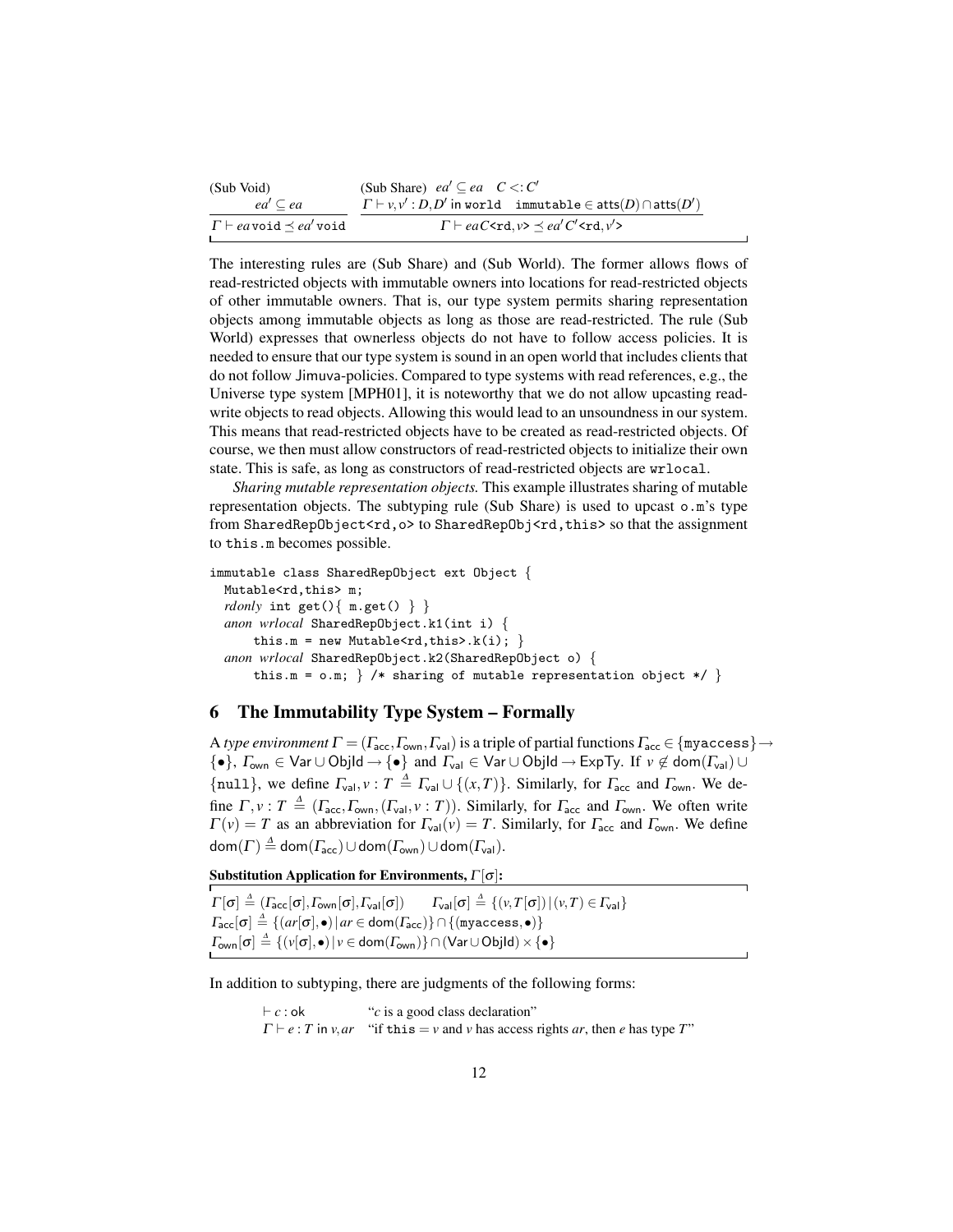In useful judgments  $(\Gamma \vdash e : T \text{ in } v, ar)$ , the this-binding *v* is either this itself or an object identifier. For type-checking class declarations, it is sufficient to consider judgments where  $\text{dom}(\Gamma) \subseteq \text{Var} \cup \{\text{world}, \text{myaccess}\}\$  and  $v = \text{this}$ . We allow arbitrary object identifiers in type environments and as this-binders, so that we can type runtime states, which is needed for proving type soundness.

The typing judgments are defined with respect to an underlying class table. This class table remains fixed in all typing rules and we leave it implicit. In contexts where we want to explicitly mention it, we subscript the turnstyle:  $(\Gamma \vdash_{\bar{c}} e : T \text{ in } v, ar)$ . We use auxiliary functions  $ctype(C.k)$  and  $mtype(C,m)$  that compute the types of constructors and methods based on the underlying class table. These are essentially as in FJ [IPW01]. *Method subtyping* treats methods invariantly in the parameter types and covariantly in the result type. See [HPSS07] for more details.

#### Auxiliary Predicates and Judgments:

 $eaC\leq ar, v$  legal  $\stackrel{\Delta}{=}$  (*v* = myowner  $\Leftrightarrow ar$  = myaccess) *eavoid legal*  $\stackrel{\Delta}{=}$  true *C*<*ar*,*v*> generative  $\stackrel{\Delta}{=}$  (immutable ∈ atts(*C*)  $\Rightarrow$  *v* = world, *v* = world  $\Rightarrow$  *ar* = rdwr)  $(ea, u, ar_u, v_u)$  wrloc in  $v \triangleq (u = v, \text{wrlocal} \in ea)$  or  $(ar_u, v_u) = (\text{rdwr}, v)$  $ar$  wrsafe in  $ar' \triangleq (ar = r)$ dwr or  $ar' = rd$  or  $ar = ar'$ )  $(F \bar{c} : \mathsf{ok}) \stackrel{\Delta}{=} (\forall c \in \bar{c})(\vdash c : \mathsf{ok})$   $(\Gamma \vdash e : T) \stackrel{\Delta}{=} (\Gamma \vdash e : T \mathsf{ in } \mathsf{myaccess})$  $(\Gamma \vdash e : T \text{ in } ar) \stackrel{\scriptscriptstyle \Delta}{=} (\Gamma \vdash e : T \text{ in } \text{this}, ar)$   $(\Gamma \vdash e : T \text{ in } v) \stackrel{\scriptscriptstyle \Delta}{=} (\Gamma \vdash e : T \text{ in } v, \text{rdwr})$  $(\Gamma \vdash \bar{e}, e : \bar{T}, T \text{ in } v, ar) \stackrel{\Delta}{=} (\Gamma \vdash \bar{e} : \bar{T} \text{ in } v, ar \text{ and } \Gamma \vdash e : T \text{ in } v, ar)$  $(T \vdash e : T \preceq U$  in  $v, ar) \stackrel{\Delta}{=} (\Gamma \vdash e : T$  in  $v, ar$  and  $\Gamma \vdash T \preceq U)$  $(\Gamma \vdash \diamond) \stackrel{\Delta}{=} (\texttt{world} \in \texttt{dom}(\Gamma_{\textsf{own}}) \text{ and } (\forall v \in \textsf{dom}(\Gamma_{\textsf{val}})) (\textcolor{red}{v} \neq \texttt{world} \text{ and } \Gamma \vdash \Gamma_{\textsf{val}}(\textcolor{red}{v}):\textsf{ok}))$  $(\Gamma \vdash v : \bullet) \stackrel{\Delta}{=} (\Gamma \vdash \diamond \text{ and } \Gamma(v) = \bullet) \quad (\Gamma \vdash v : \mathsf{ok}) \stackrel{\Delta}{=} (\Gamma \vdash \diamond \text{ and } v \in \mathsf{dom}(\Gamma) \cup \{\mathtt{null}\})$  $(\Gamma \vdash ar : \mathsf{ok}) \stackrel{\Delta}{=} (\Gamma \vdash \diamond \mathsf{and} \mathit{ar} \in \mathsf{dom}(\Gamma) \cup \{\mathsf{rdwr}, \mathsf{rd}\})$  $(\Gamma \vdash$  *ea* void : ok)  $\stackrel{\Delta}{=} (\Gamma \vdash \diamond)$  $\stackrel{\Delta}{=} (\Gamma \vdash \diamond)$  ( $\Gamma \vdash eaC \leq ar, v \geq : \circ k$ )  $\stackrel{\Delta}{=} (\Gamma \vdash ar : \circ k \text{ and } \Gamma \vdash v : \circ k)$  $(\Gamma \vdash ty \text{ legal}) \triangleq (\Gamma \vdash ty : \text{ok} \text{ and } ty \text{ legal})$ 

#### Good Class Declarations,  $\vdash c : \circ \mathsf{k}$ :

(Cls Dcl) *D* is not final  $\Gamma = (\text{world, myowner, myaccess, this : \bullet})$ <br>  $ca \neq \emptyset \Rightarrow (\text{atts}(D) \neq \emptyset \text{ or } D = \text{Object})$  atts $(D) \neq \emptyset \Rightarrow ca \neq \emptyset$  $ca \neq \emptyset \Rightarrow (atts(D) \neq \emptyset \text{ or } D = \text{Object})$  $\Gamma$ , this : rdonly wrlocal *C*<myaccess, myowner>  $\models$   $\bar{F}$ ,  $\bar{K}$ ,  $\bar{M}$  : ok in *C*  $f{m}$  *ca* class  $C$  ext  $D\{\bar{F}\ \bar{K}\ \bar{M}\}$  : ok (Fld Dcl)  $C$ ext $D \Rightarrow f \notin \text{fd}(D)$   $\Gamma \vdash E \leq ar, v$  legal  $\Gamma \vdash E \leq ar, v \geq f : \text{ok in } C$ (Cons Dcl)  $\Gamma \vdash \bar{\tau}$ *y* legal this  $\notin$  vars( $\bar{\tau}$ *y*)  ${\sf atts}(C) \neq \emptyset \Rightarrow \text{anon}, {\tt wrlocal} \in ea$   $\Gamma, \bar{x}$ : anon rdonly wrlocal  $\bar{ty} \vdash e$ : *ea* void  $\Gamma \vdash eaC.k(\bar{t}v\bar{x})\{e\}$ : ok in C  $(Mth Dcl)$   $CextD \Rightarrow \Gamma \vdash \text{mtype}(m, C) \preceq \text{mtype}(m, D)$  atts $(C) \neq \emptyset \Rightarrow \text{rdonly} \in \text{atts}(T)$  $ar = mg$  access or ({rdonly, wrlocal}  $\cap ea = \emptyset$ ,  $ar =$  rdwr) this  $\notin \text{vars}(\bar{t}, T)$  $\Gamma[\sigma], \bar{y}:\bullet, \bar{x}:\text{anon redonly wrlocal}\bar{t}y[\sigma] \vdash e[\sigma]: T[\sigma]$  in  $ar \qquad \sigma = (\text{myaccess} \leftarrow ar)$  $\Gamma \vdash f$ *m* < $\bar{y}$ > *eaty'*  $m(\bar{t} \bar{y} \bar{x})$  { $e$  }: ok in *C*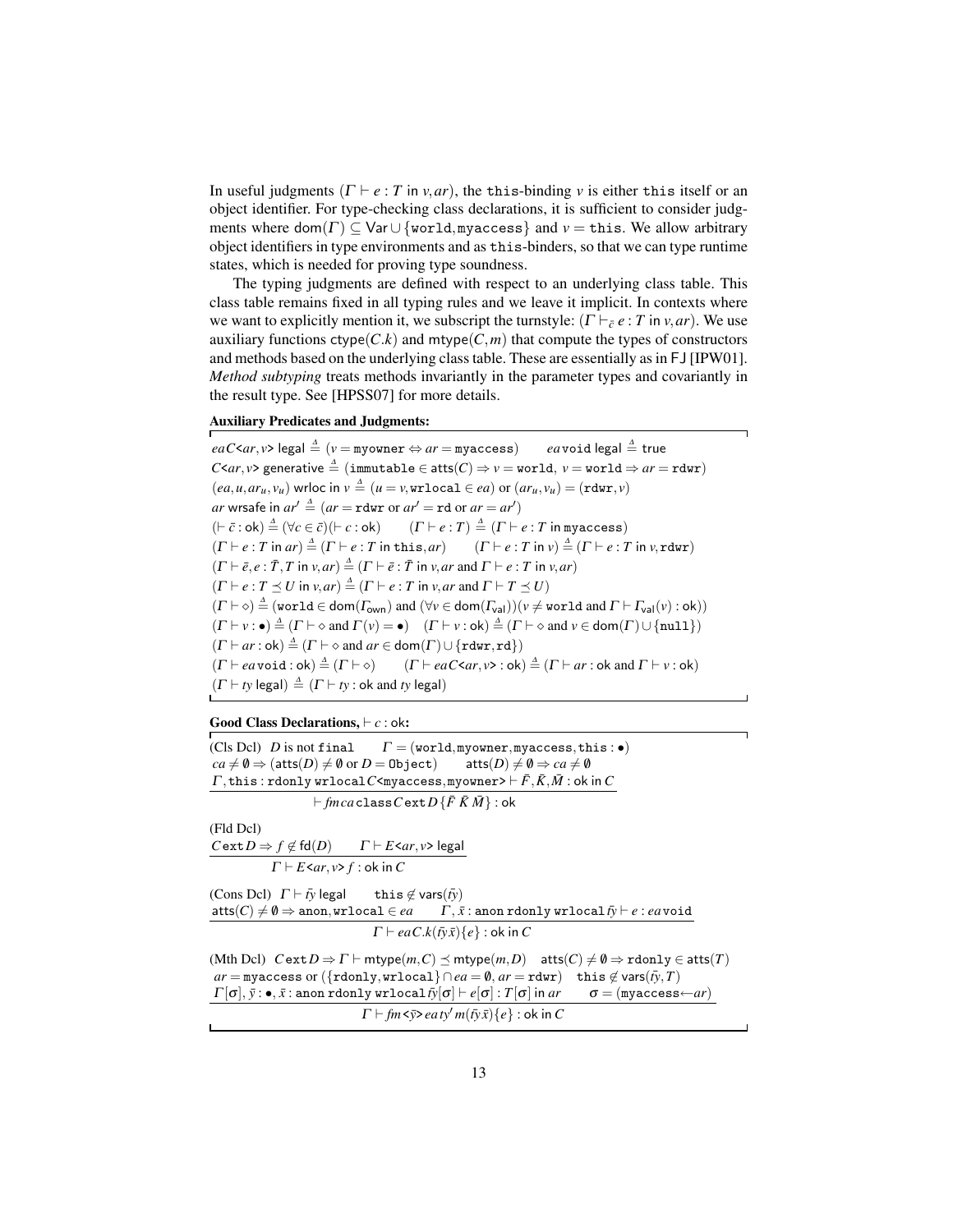Well-typed Expressions,  $\Gamma \vdash e : T$  in *v*, *ar*:

| (Var) $\Gamma \vdash ar_v, v : \text{ok.} \bullet$ (Obj) $\Gamma \vdash ar_v, p : \text{ok.} \bullet$ (Sub)                                                                                                                                                                                                                                                                                                                                                                                                                                                                                                               |                                                                                             |  |
|---------------------------------------------------------------------------------------------------------------------------------------------------------------------------------------------------------------------------------------------------------------------------------------------------------------------------------------------------------------------------------------------------------------------------------------------------------------------------------------------------------------------------------------------------------------------------------------------------------------------------|---------------------------------------------------------------------------------------------|--|
| $\Gamma(x) = eaC \langle ar_x, v_x \rangle$                                                                                                                                                                                                                                                                                                                                                                                                                                                                                                                                                                               | $ea = \{\text{anon}   o \neq p\}$ $\Gamma \vdash e : T \preceq U$ in $v, ar_v$              |  |
| $\Gamma \vdash x : eaC \leq ar_x, v_x > \text{in } v, ar_y$ $\Gamma \vdash o : ea \Gamma_{\text{val}}(o) \text{ in } p, ar_y$ $\Gamma \vdash e : U \text{ in } v, ar_y$                                                                                                                                                                                                                                                                                                                                                                                                                                                   |                                                                                             |  |
| (Null)                                                                                                                                                                                                                                                                                                                                                                                                                                                                                                                                                                                                                    | (Let) $\Gamma \vdash e : ea_e t y_e$ in $v, ar_v \quad x \notin \text{vars}(t y_{e'})$      |  |
| $\Gamma \vdash T, ar_v, v : \text{ok}, \text{ok}, \bullet \qquad \Gamma, x : ea_e t y_e \vdash e' : ea_{e'} t y_{e'} \text{ in } v, ar_v \quad ea = \bigcap (ea_e, ea_{e'})$                                                                                                                                                                                                                                                                                                                                                                                                                                              |                                                                                             |  |
| $\Gamma$ $\vdash$ null : T in v, ar <sub>v</sub>                                                                                                                                                                                                                                                                                                                                                                                                                                                                                                                                                                          | $\Gamma \vdash \texttt{let} x = e \texttt{in} e' : e a t y_{e'}$ in $v, a r_v$              |  |
| $(Cast)$ <i>C</i> declared<br>$\Gamma \vdash e : ea_e C_e \langle ar_e, v_e \rangle$ in $v, ar_v$ $\Gamma \vdash u, v : ea_u C_u \langle ar_u, v_u \rangle, C_u \langle ar_v, w_v \rangle$ in $v, ar_v$                                                                                                                                                                                                                                                                                                                                                                                                                   | (Get) $ty f \in \text{fd}(C_u)$ $\sigma = \text{self}(u, ar_u, v_u)$                        |  |
| $\Gamma \vdash (C)e : ea_e C \langle ar_e, v_e \rangle$ in $v, ar_v \quad \Gamma \vdash u.f :$ anon rdonly wrlocal $ty[\sigma]$ in $v, ar_v$                                                                                                                                                                                                                                                                                                                                                                                                                                                                              |                                                                                             |  |
| (Set) $ty f \in \text{fd}(C_u)$ $\Gamma \vdash v_u : \bullet$<br>$ea = \bigcap (\{x \text{ as wrlocal}   (\{x\}, u, ar_u, v_u) \text{ wrloc in } v\} \cup \{\text{anon}\}, ea_e)$ ar <sub>u</sub> wrsafe in ar <sub>v</sub><br>$\Gamma \vdash u, v, e : e a_u C_u \langle ar_u, v_u \rangle, C_u \langle ar_v, w_v \rangle, e a_e t y [\sigma]$ in $v, ar_v \quad \sigma = \text{self}(u, ar_u, v_u)$                                                                                                                                                                                                                     | $\Gamma \vdash u$ . f=e : eaty $[\sigma]$ in v, ar <sub>v</sub>                             |  |
| (Call) mtype $(m, C_u) = fm < \bar{y} > \bar{t}y \rightarrow ea_m ty'$<br>$(\text{rdonly} \in ea_m)$ or $(ar_u$ wrsafe in $ar_v$ $\sigma = \text{self}(u, ar_u, v_u), \bar{y} \leftarrow \bar{w}$<br>$ea = \bigcap \overline{ea}_{\overline{e}} \cap \bigcup (\{ \text{anon} \} \cap (ea_m \cup ea_u), \{ x \text{ as roonly}   x \in ea_m \text{ or } v_u, \overline{w} = \text{world} \},$<br>$\Gamma \vdash u, \bar{e} : e a_u C_u \langle a r_u, v_u \rangle, \bar{e} \bar{a} \bar{e} \bar{v} [\sigma]$ in $v, a r_v \quad \Gamma \vdash \bar{w} : \bullet \quad (a r_u = \text{rd or } \Gamma \vdash v_u : \bullet)$ | $\{$ wrlocal $ (ea_m, u, ar_u, v_u)$ wrloc in v or rdonly $\in ea_m$ or $v_u =$ world $\})$ |  |
|                                                                                                                                                                                                                                                                                                                                                                                                                                                                                                                                                                                                                           | $\Gamma \vdash u.m<\bar{w}>(\bar{e}):$ eaty'[ $\sigma$ ] in v, ar <sub>v</sub>              |  |
| (New) ctype(C.k) = $\bar{ty} \rightarrow ea_k$ void (ar = rdwr) or (wrlocal, anon $\in ea_k$ )<br>$ea = \bigcap (\{\texttt{rdonly}   w = \texttt{world}\} \cup \{\texttt{wrlocal}, \texttt{anon}\}, \bar{ea}_{\bar{e}})$ $\Gamma \vdash ar, w : \texttt{ok}, \bullet$<br>$\Gamma \vdash \bar{e} : \bar{e}a_{\bar{e}}\bar{t}y[\sigma]$ in $v, ar_v \quad \sigma = \text{self}(\text{null}, ar, w) \quad C \leq ar, w > \text{generative}$                                                                                                                                                                                  |                                                                                             |  |
|                                                                                                                                                                                                                                                                                                                                                                                                                                                                                                                                                                                                                           | $\Gamma \vdash$ new $C \leq ar,w > k(\bar{e}) : eaC \leq ar,w >$ in $v, ar_v$               |  |
| (Cons) ctype(C.k) = $\bar{ty}$ $\rightarrow$ ea <sub>k</sub> void $\sigma$ = self(v, ar <sub>v</sub> , w <sub>v</sub> )                                                                                                                                                                                                                                                                                                                                                                                                                                                                                                   |                                                                                             |  |
| $\Gamma \vdash \bar{e}, v : \bar{e}a_{\bar{e}}\bar{t}y[\sigma], C \langle ar_v, w_v \rangle$ in $v, ar_v \quad ea = \bigcap (ea_k, \bar{ea}_{\bar{e}})$                                                                                                                                                                                                                                                                                                                                                                                                                                                                   |                                                                                             |  |
| $\Gamma \vdash C.k(\bar{e})$ : eavoid in v, ar <sub>v</sub>                                                                                                                                                                                                                                                                                                                                                                                                                                                                                                                                                               |                                                                                             |  |

#### 7 Conclusion

*More on related work.* We have already referenced and compared to some related work throughout the text and have no space to repeat all of that. Ernst et al's Javari language [BE04,TE05] statically checks reference immutability, i.e., read-only references. They report an impressive implementation. They do not support object immutability in an open world, like we do. In particular, their system does not fully prevent representation exposure. Pechtchanski et al [PS05] and Porat et al [PBKM00] present immutability analyses for Java. Their analyses are implementation driven and are not designed against a formal semantics like ours. Parts of our formal type system are inspired by similar informal static rules from Jan Schäfer's masters thesis [Sch04]. Clarke and Drossopolous [CD02] and Lu and Potter [LP06b,LP06a] combine ownership type systems with systems to control write- and/or read-effects. In spirit, this is similar to our system which contains a write-effect analysis (for rdonly and wrlocal) on top of an ownership type system. In contrast to the above mentioned systems, our sytem supports